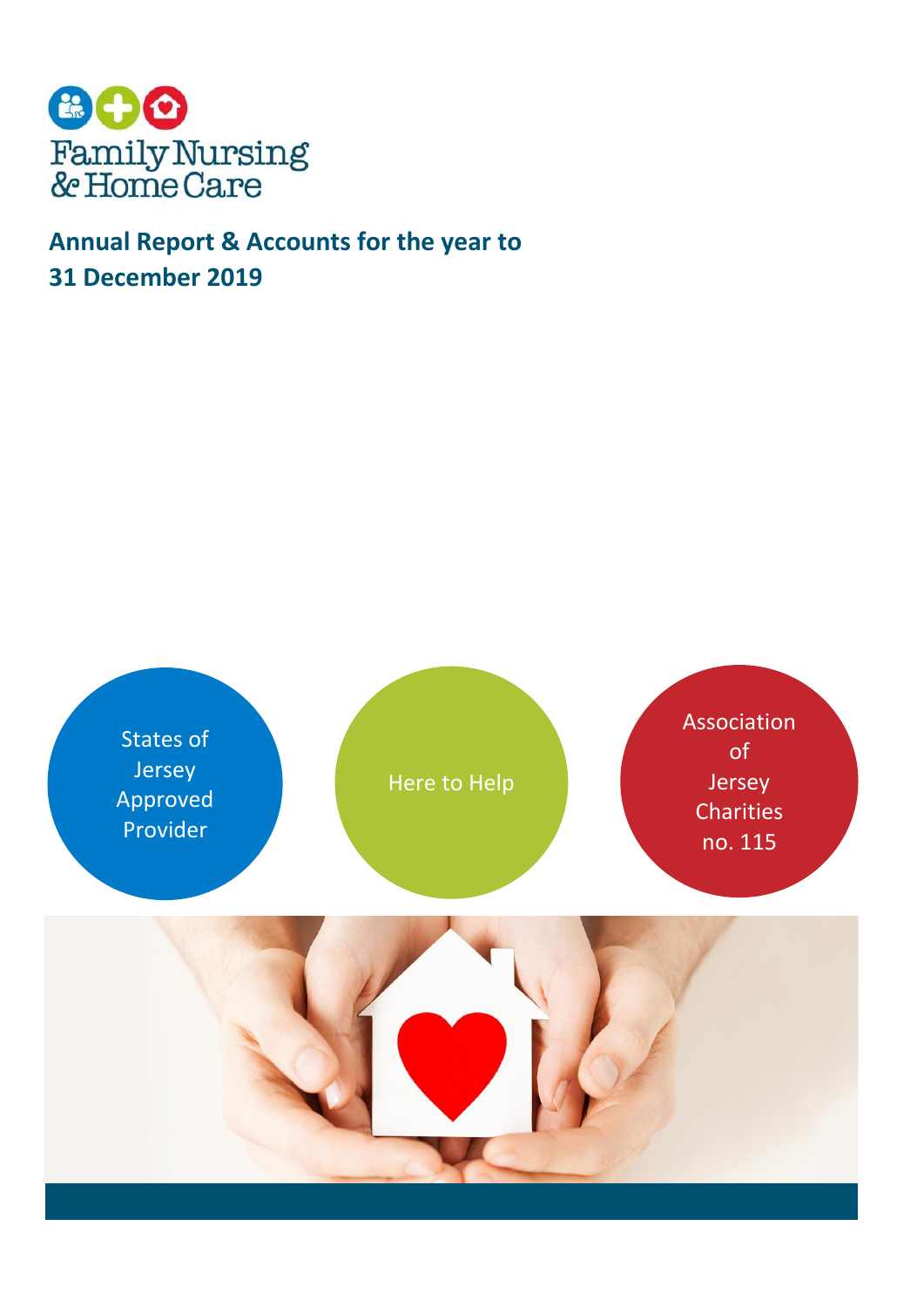| <b>Contents</b> |                                                                                                                                                                                            | Page                                                      |
|-----------------|--------------------------------------------------------------------------------------------------------------------------------------------------------------------------------------------|-----------------------------------------------------------|
|                 | Message from the Chair                                                                                                                                                                     | $3 - 4$                                                   |
|                 | Report of the Chief Executive Officer                                                                                                                                                      | $5-6$                                                     |
|                 | Report of the Trustees                                                                                                                                                                     |                                                           |
|                 | Reference & administrative details<br>Structure, Governance & Management<br>Objectives & Activities<br><b>Financial Review</b><br><b>Reserves Policy</b><br>Investment Policy & Objectives | $7 - 8$<br>$9 - 10$<br>$11 - 13$<br>14<br>$14 - 15$<br>15 |
|                 | Audit report                                                                                                                                                                               | $16-17$                                                   |
|                 | Statement of financial activities                                                                                                                                                          | 18                                                        |
|                 | <b>Balance sheet</b>                                                                                                                                                                       | 19                                                        |
|                 | Cash flow statement                                                                                                                                                                        | 20                                                        |
|                 | Notes to the financial statements                                                                                                                                                          |                                                           |
| 1<br>2<br>3     | General information<br>Accounting policies<br>Judgements in applying accounting policies and key sources of estimation uncertainty                                                         | 21<br>$21 - 22$<br>23                                     |
| 4<br>5          | Income<br>Expenditure                                                                                                                                                                      | $23 - 24$<br>$24 - 25$                                    |
| 6<br>7<br>8     | Net gains on investments<br>Trustees' remuneration, benefits and expenses<br>Employees                                                                                                     | 26<br>26<br>26                                            |
| 9<br>10         | Staff costs and employee benefits<br>Tangible assets                                                                                                                                       | 27<br>28                                                  |
| 11<br>12<br>13  | Investments<br>Debtors<br>Cash and cash equivalents at bank and in hand                                                                                                                    | 28<br>29<br>29                                            |
| 14<br>15        | Creditors: Amounts falling due within one year<br>Reserves                                                                                                                                 | 29<br>30-31                                               |
| 16<br>17        | Pension<br>Commitments under operating leases                                                                                                                                              | 32<br>33                                                  |
| 18<br>19        | Commitment not recognised as a liability<br>Related party transactions                                                                                                                     | 33<br>33                                                  |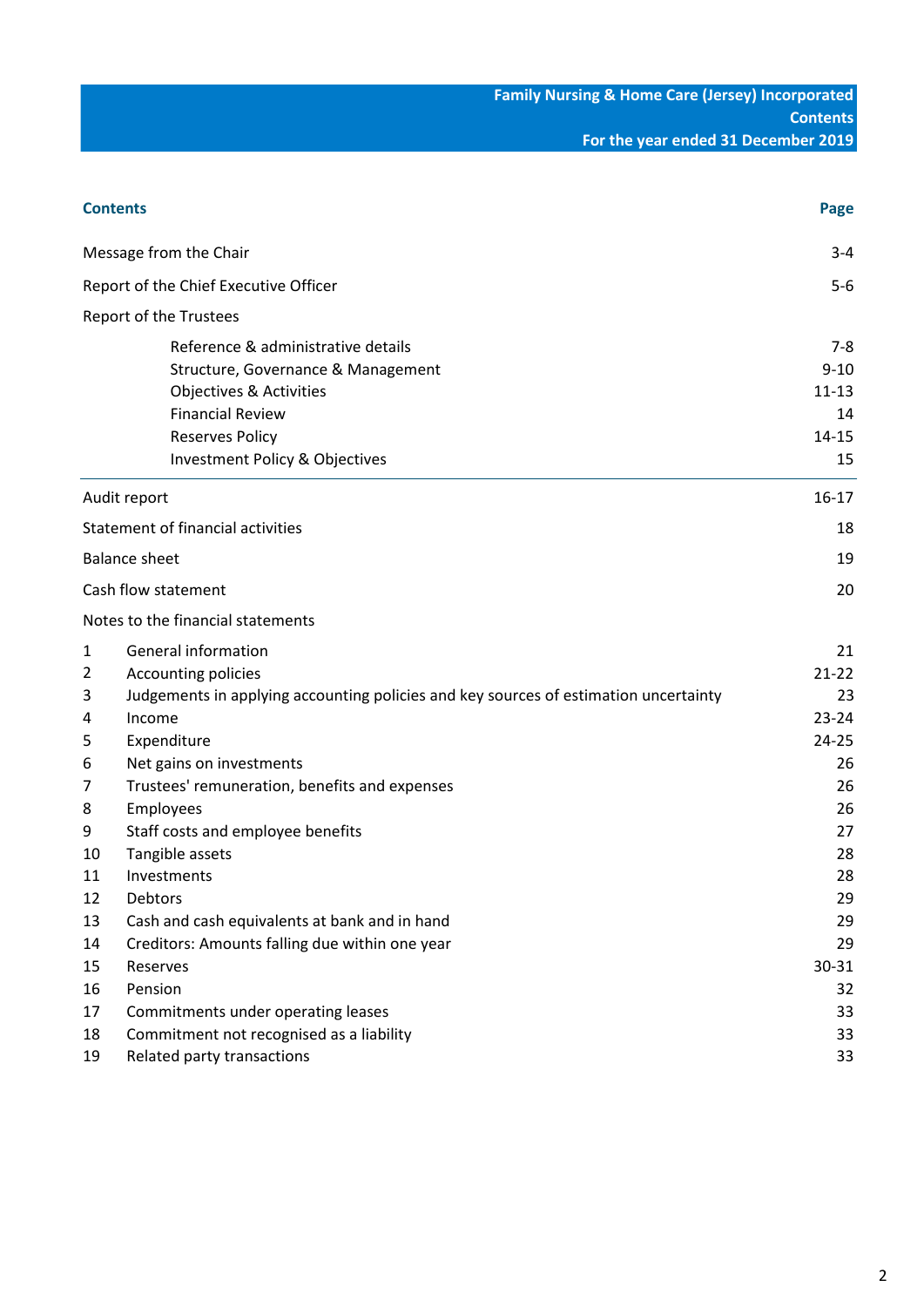### **Message from the Chair**

As we approach the end of my second year as Chairperson of this wonderful organisation, I am pleased to report that FNHC has once again proven itself to be a vital part of our community, both from the care and support delivered by our teams and for the role we have played in these extraordinary times.

I am confident that there are few people who predicted the lives and in fact the general way of life, of so many could, and would, be impacted in such a dramatic manner as has been necessary in our response to the Coronavirus and the COVID19 disease.

As a charity delivering services directly into the community setting, we have played an essential role, not always in ideal conditions, in providing essential care and support services to our patients during the lockdown. Our teams have worked closely with other healthcare professionals, with our friends in the voluntary and charity sector and with our colleagues within the Government of Jersey teams to bring together an effective coordinated response to the challenges that COVID19 has presented, and undoubtedly will continue to do so going into the future

Furthermore, the support our teams and organisation has received from the general public during this period has been much appreciated and reflects the position FNHC has as a vital part of the fabric of our island society.

The Committee and I would like to take this opportunity to commend everyone who works at FNHC and our supporters for their incredible response and backing throughout this extraordinary period.

Focusing on more traditional matters I would like to express my thanks on behalf of FNHC to some notable people:

A welcome to our new Patron the Bailiff – Mr Tim le Cocq. It was enjoyable to meet you at our Christmas event in December and to discuss the breadth and depth of what we do at FNHC. We are grateful for your offer of support and look forward to working with you in the future.

I would also like to welcome Gary Vibert and Anne Audrain to our committee. Both have long histories in the healthcare professions (Gary is a Senior Paramedic and Anne qualified as a nurse - has worked for FNHC, Jersey Hospice and within the General Hospital before teaching healthcare at Highlands College) and have brought their expertise to our committee responsibilities. It is great to have you on board and as part of our team.

I would also like to thank Louise MacLeod who stepped down from the Committee during this year. Your commitment and input into our organisation have been much appreciated and we wish you well in your current endeavours.

And, of course, I thank all of my colleagues on the Committee whose engagement and input continue at an exceptional level, successfully combining these honorary roles with those of their busy family and work lives.

At this point it is important to recognise the commitment and work of our CEO – Bronwen – and her senior team throughout this year. The resilience demonstrated in the face of delivering our registrations with both the newly introduced Care Regulation and the Charities Laws – either of which would have been a mammoth task on their own without both being implemented in tandem – as well has the leadership shown in restructuring aspects of the organisation and introducing a range of new "best in class" working practices has been incredible. All whilst continuing the immense job of coordinating and managing the essential services which are so important to so many people on the island! Bronwen has also worked closely with our Treasurer – Peter Wright – in restructuring our financial reporting introducing a much greater level of clarity in this vital area of operations.

I am very pleased to report that FNHC is in a strong and sustainable position as we draw to a close to the 2019 and going forward in the future.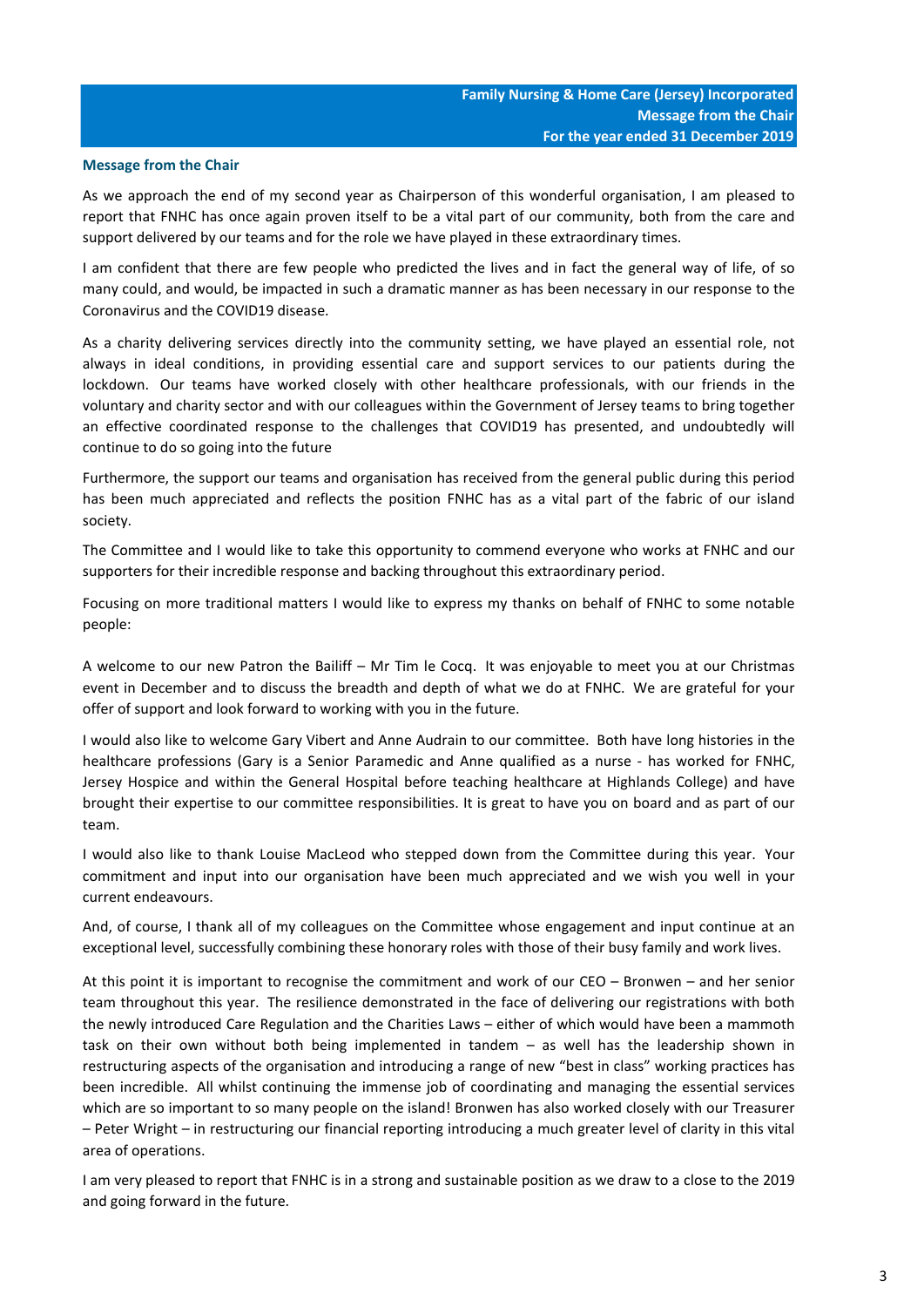Looking forward to the rest of 2020, FHNC will continue to play a central part to the healthcare delivery in our communities in Jersey. We are committed to working as closely as possible with the Government of Jersey in delivering the Jersey Care Model. Built, as it is, on focusing the delivery care in the community, FNHC is the organisation best placed to support the goals of the model and will work with all our colleagues across all sectors (healthcare, voluntary and government) to ensure the people of Jersey benefit from the highest level of care possible. We will support where appropriate, challenge where necessary and lead where we can, to achieve the best healthcare system for our communities.

Like many organisations, there will undoubtedly be challenges to face in 2020 – some recognised and some as yet unknown. One area of current concern is the delivery of home care services. The sector as a whole is struggling to meet demand and provide a sustainable business model that financially achieves breakeven without passing on high charges to clients. This area of care has been overlooked for too long and it is the committee's belief that the current model of funding for these services, which are so important to so many of our society, needs to be reviewed and overhauled if we are to properly look after vulnerable people in our society. The operation of a dynamic, effective home care sector in Jersey is a vital step and integral to delivering the Jersey Care Model and FNHC is determined to work with other providers in this sector and the government to enable the goal to be achieved.

Two final points for my report.

Firstly, in my last report I indicated we would establish a forum to enable the people in Jersey to feed ideas directly into the organisation. To this end we ran a series of roadshows throughout the latter part of 2019. The focus of these were relating to the revision of our constitution and I'm pleased to advise we have received positive feedback throughout. Although we intended to hold an EGM on this work toward the end 2019 / early 2020 we have postponed this meeting and now plan to hold it toward the end of this calendar year.

Secondly, as with all charities we depend heavily on your generosity in helping us deliver our services to the island. Whilst 2019 was a good year for our events and fundraising, in line with most charities we are looking at a very difficult year for fundraising in 2020. At this time, we have had to cancel most of our events and this will inevitably have an impact on our fundraising revenues. We will keep you informed on this issue during the rest of 2020 and would be grateful of any support you may be able to provide and I'm pleased to advise that plans are already in development to host some of our largest ever fundraising events in 2021.

To finish off, on behalf of the committee I would once again like to express our admiration for all of the people who work for FNHC. They are truly incredible people and it is a privilege to support and work with them in this wonderful organisation.

**Phil Romeril Chairperson**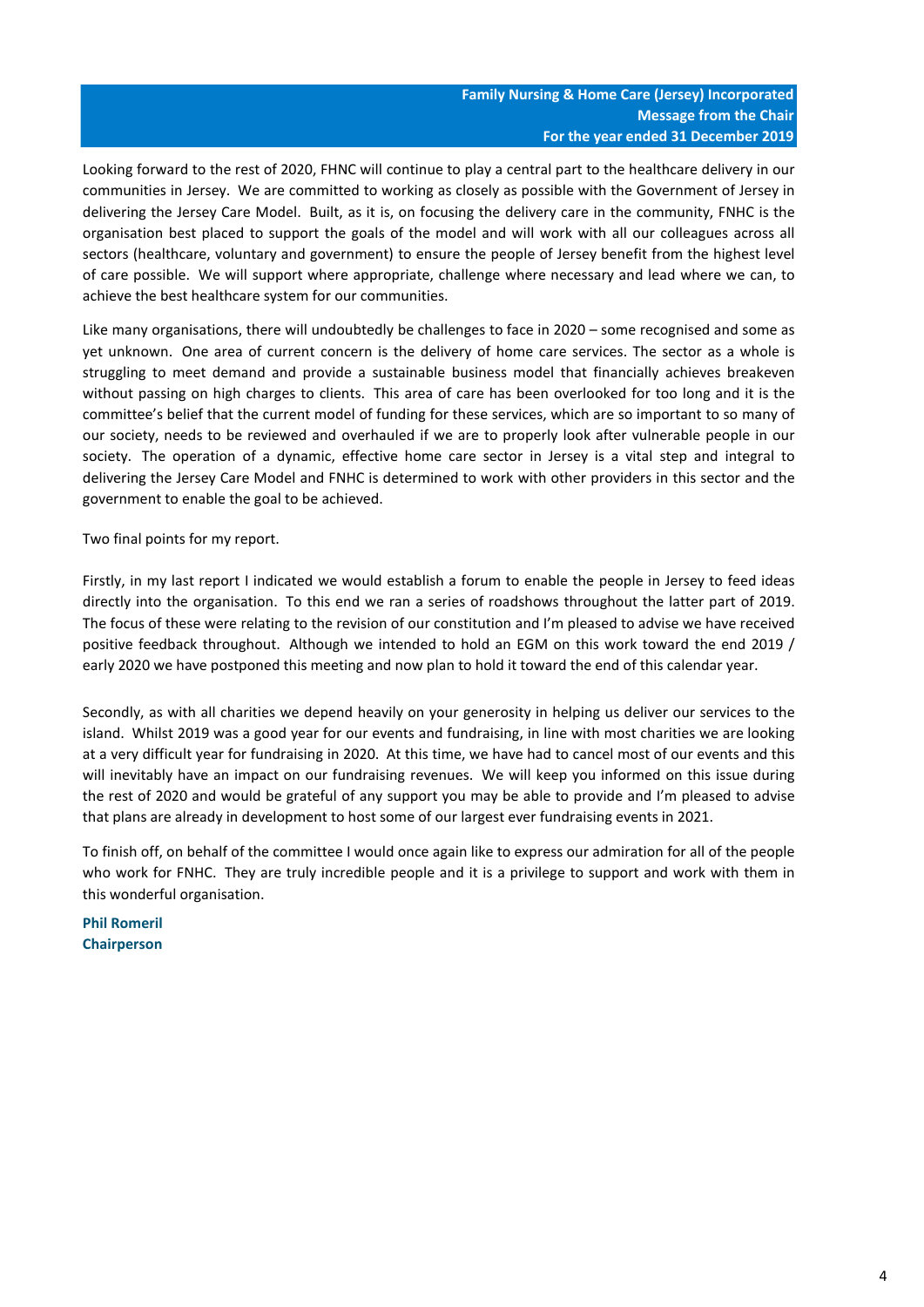# **Report of the Chief Executive Officer**

During 2019, Family Nursing & Homecare (FNHC) experienced another busy and productive year. As with other years, there has been an increase in activity and demand across the services, with more complex and acutely unwell patients being cared for in their own home and community.

The services that FNHC provides for both adults and children, that are either commissioned on behalf of the Government of Jersey or supported through our not for profit businesses (Home Care) and our charitable fundraising, help to support adults, children and their families to remain independent and in their local community. This is extremely important for physical, mental health and wellbeing, as it help to keep people connected and reduces social isolation.

Being able to support islanders by providing community nursing and care is important to us as an organisation and is at the heart of all we do.

In 2019 FNHC delivered a number of charitable fundraising events and this was to enhance and grow our charitable work. As ever our Colour Festival and Colour Run was a great success with the highest (1,600) number of runners taking part. The funds raised pay for our Paediatric support worker, who provides help and support to many children across the island suffering with complex conditions, and life limiting illnesses. In September we also hosted our annual golfing tournament, 21 teams took part and we raised money for patients requiring very specialist wound dressings.

As stated last year at our AGM, we reached out to the charities across the island hosting a first ever Tea Party at Government House, which was supported by The Lieutenant Governor Sir Stephen Dalton and Lady Dalton our Patron. Over 120 attended with representation from over 50 charities and their service users, coming together to share ideas of how we can all collaborate and work together to improve the service for islanders.

Last year FNHC said goodbye to Sir William Bailhache, the island's Bailiff and FNHC's Patron for a number of years. FNHC would like to thank Sir William for his help and continued support over this time. FNHC is delighted to announce and welcome Tim Le Cocq, the island's new Bailiff who has kindly agreed to become our Patron. The committee and staff at FNHC look forward to working with our patrons this year.

Last year FNHC continued to build its external relationships with other organisations. FNHC remain committed to this role, working hard to strengthen external partnerships and to collaborate with other charities and the voluntary sector.

A large piece of work that FNHC was a key partner, was the development of the new Jersey care model. Health and Community services engaged with a number of providers, charities and the voluntary sector, to support the development of the new Jersey care model and following public consultation work continues to shape the future Health and Social care system of Jersey.

Internally within our organisation, work continues to prepare for the implementation of the new Jersey care model, through the delivery of FNHC's 5 year strategy. Alongside this, FNHC continues to review our systems and processes to ensure that the organisation is best placed to support and deliver the increase in community care and services, which will form a significant part of the new model.

In 2019 there were legislative and regulatory changes. FNHC as a community nursing and Home care provider was required to register with the Care commission. FNHC was successfully registered in November 2019 and will be regulated and routinely inspected by the Care commissions.

In addition to this there were changes to charities and a requirement to be registered with the Charity Commission. FNHC can confirm that in April 2020 the charity has been accepted for registration with the Charity Commission (Registration Number 345).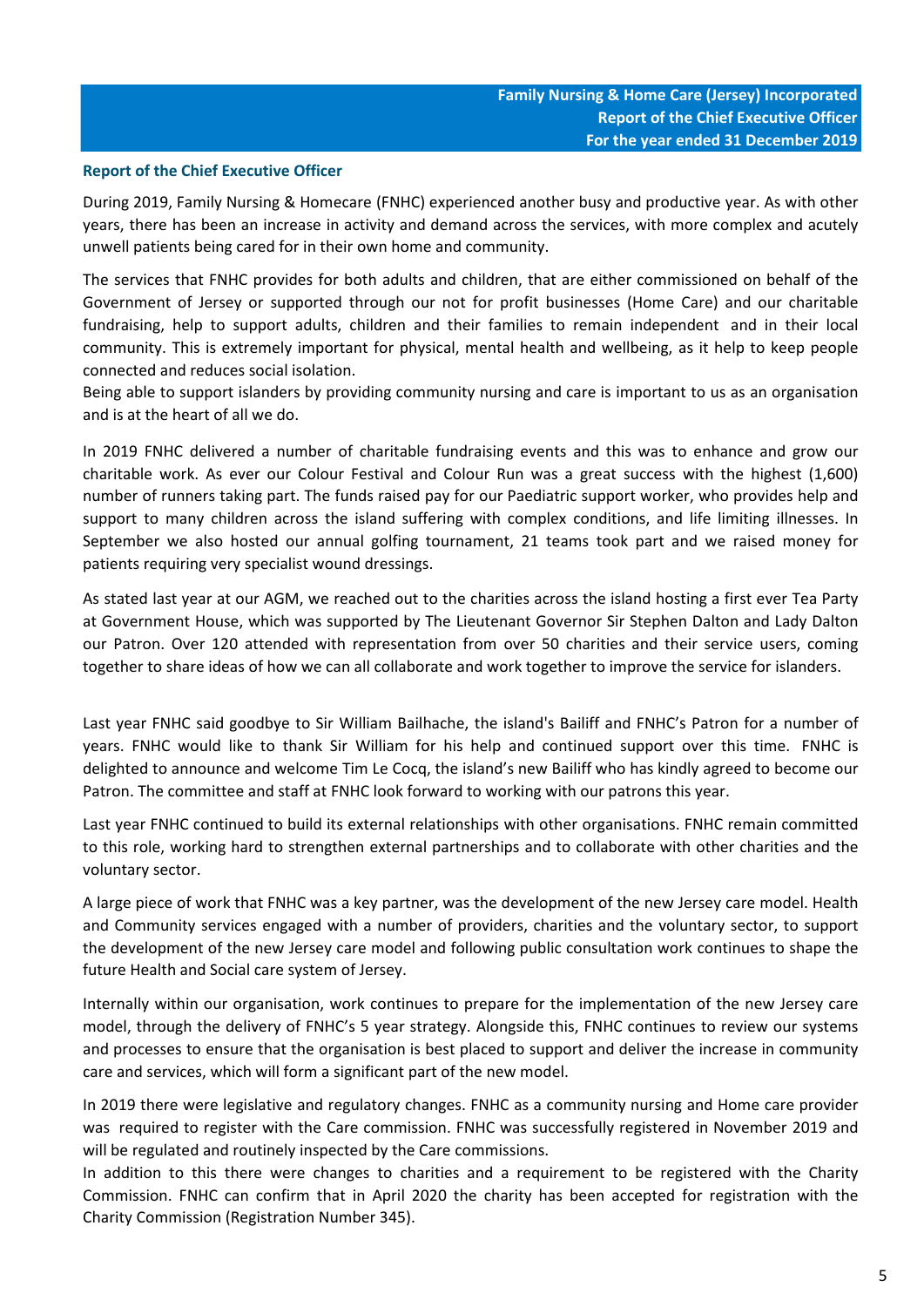Looking forward into 2020 FNHC has a lot to celebrate. The World Health Organisation for the first time in history, has recognised 2020 as the International Year of the Nurse, acknowledging the contribution that nurses and the profession have made across the world. Nurses also pay tribute to Florence Nightingale who was born 200 years ago on 12th May 2020 and the contribution that both Florence Nightingale and Mary Seacole have made to modern nursing today.

At the start of 2020, Jersey planned to celebrate 75 years of Liberation and the International Year of the Nurse. Exceptional and unforeseen circumstances during unprecedented times, have changed the lives of people around the world and on Jersey with the emergence of Coronavirus (COVID 19). Islanders have been amazing, adapting and responding to the measures that have been put in place to protect the public. Yet again islanders have shown true resilience and reserve and for those of us who were not around at the time of the occupation have felt an overwhelming sense of community.

As CEO, I would like to take this opportunity to thank islanders for adhering to the restrictions that have been put in place, which has helped to prevent our Health and Social care services from becoming overwhelmed with demand. I know that this has been testing for many of us.

Thank you to everyone who has supported someone through this pandemic and we have seen many examples of unsung heroes and innovation.

I would also like to recognise the significant contribution all health workers have made to the wellbeing of our islanders but in particular our staff at FNHC. Staff have demonstrated exceptional levels of selflessness, care and commitment to our clients and especially supporting those who have lost loved ones.

Whilst scientists across the world unite to find treatments and a vaccine against COVID 19, I remain hopeful that in the next few weeks life will begin to return to some normality that we all recognise and can enjoy.

**Bronwen Whittaker Chief Executive Officer**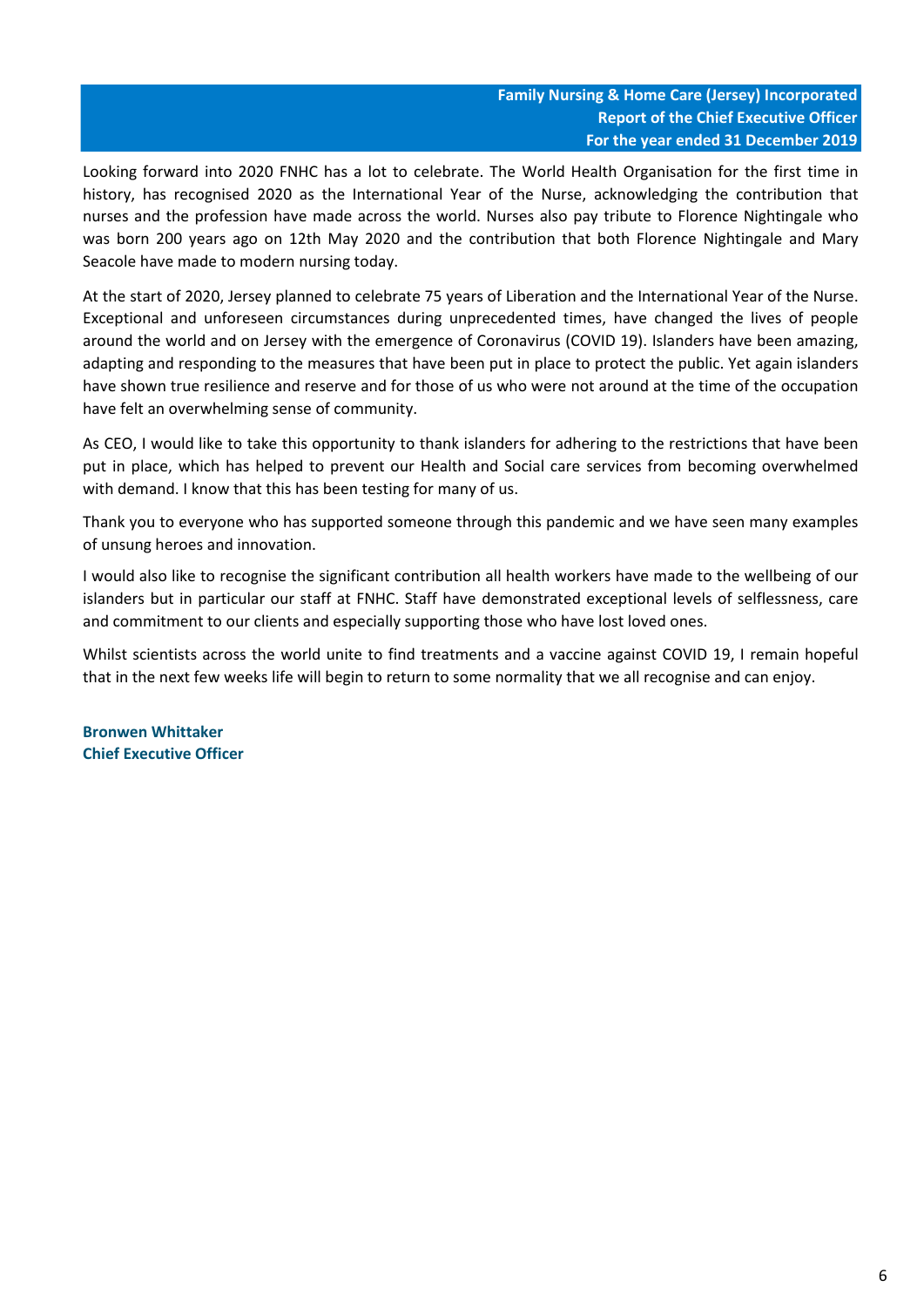# **Reference & Administrative Details**

| <b>Charity Name</b>              | Family Nursing & Home Care (Jersey) Incorporated             |
|----------------------------------|--------------------------------------------------------------|
| Jersey Charities Commission      | 345 (Jersey Charity Commission registration number)          |
| <b>Registered Charity Number</b> | 115 (registered with the Association of Jersey Charities)    |
| <b>Principal Office Address</b>  | Le Bas Centre, St Saviour's Road, St Helier, Jersey, JE2 4RP |
| <b>Telephone Number</b>          | (01534) 443600                                               |
| Email Address                    | enquiries@fnhc.org.je                                        |
| Website                          | www.fnhc.org.je                                              |

# **Charity Patrons**

Lady Dalton

# The Bailiff of Jersey, Mr. William James Bailhache

# **Committee of Trustees who held office during the year ended 31 December 2019 and subsequently**

| <b>Name</b>              | <b>Position</b>                      | <b>Appointed</b> | <b>Resigned</b> | <b>Term</b> |
|--------------------------|--------------------------------------|------------------|-----------------|-------------|
| <b>Kevin Bates</b>       |                                      | 2017 AGM         | 2019 AGM        | 2 years     |
| John Moulin              |                                      | 2016 AGM         | 2019 AGM        | 2 years     |
| <b>Phil Romeril</b>      | Chair                                | 2018 AGM         |                 | 3 years     |
| Lara Haskins             | Honorary Treasurer (from 02.07.2019) | 2018 AGM         |                 | 2 years     |
| David Ogilvie            | Vice Chair                           | 2018 AGM         |                 | 3 years     |
| Peter Wright             | Honorary Treasurer (to 01.07.2019)   | 2018 AGM         |                 | 3 years     |
| Paul Harben              |                                      | 2018 AGM         |                 | 2 years     |
| Philip Cameron Taylor    |                                      | 2018 AGM         |                 | 2 years     |
| Louise Macleod           |                                      | 2018 AGM         | 09.09.2019      | 2 years     |
| Natasha Le Dain-Cyples   |                                      | 2018 AGM         |                 | 2 years     |
| Gary Vibert              |                                      | 17.10.2019       |                 | 2 years     |
| Anne Audrain             |                                      | 17.10.2019       |                 | 2 years     |
| <b>Bronwen Whittaker</b> | Chief Executive Officer <sup>a</sup> | Ex Officio       |                 | n/a         |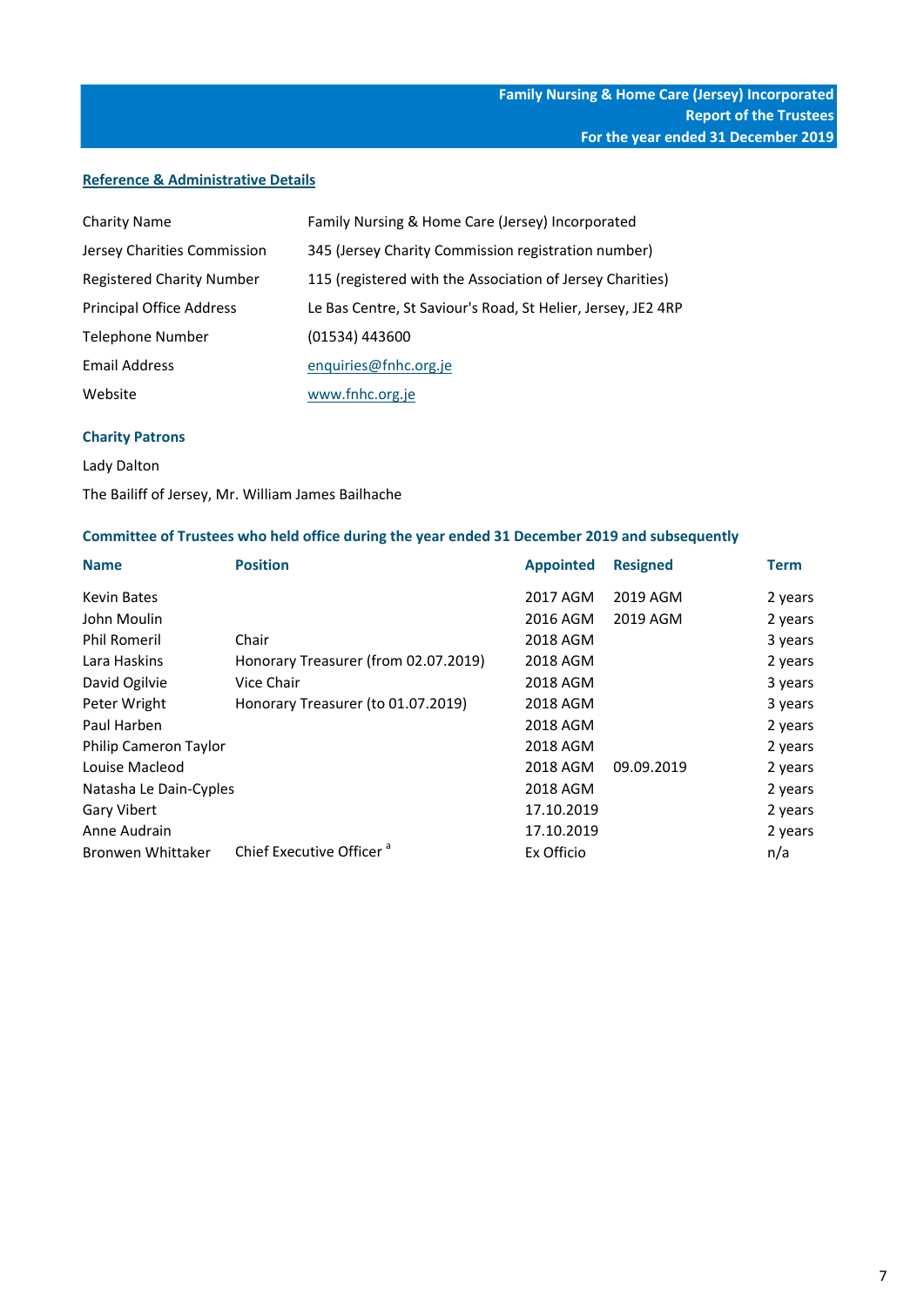**Senior Management Team** Chief Executive Officer Bronwen Whittaker RGN, RHV, BSc, MSC Finance Director Adrian Blampied FCCA - resigned September 2019 Judy Foglia RGN, ONC 219, ENB 941/978, C&G 7307, Dip Research Methods, PGcert Health Care Practice Operational Lead - Adult Services Tia Hall RGN, RSCN, RHV, BA (Hons) Operational Lead - Out of Hospital Services (Rapid Response & Reablement Team) Clare Stewart RGN, Dip He Nursing, Bsc (Hons), NMP, MSc Advanced Healthcare Practice Operational Lead - Child & Family Services Michelle Cumming RN, BA Community Nurse Specialty (Health Visiting) Director of Governance and Care

# **Auditors Bankers**

Chartered Accountants 9 Broad Street 95-97 Halkett Place States and States States States States States States States States States States States States States States States States States States States States States States States States States States States St St Helier Jersey JE4 8NG Jersey JE1 1BX

# **Investment manager Legal advisers**

Quilter Cheviot **Ogier** Cheviot **Ogier** Ogier Ath Floor Contract Contract Contract Contract Contract Contract Contract Contract Contract Contract Contract Contract Contract Contract Contract Contract Contract Contract Contract Contract Contract Contract Contract Contr 28-30 The Parade 28-30 The Parade 44 The Esplanade St Helier St Helier St Helier Jersey JE4 8TE Jersey JE4 9WG

Alex Picot **Alex Picot Limited Lloyds Bank International Limited**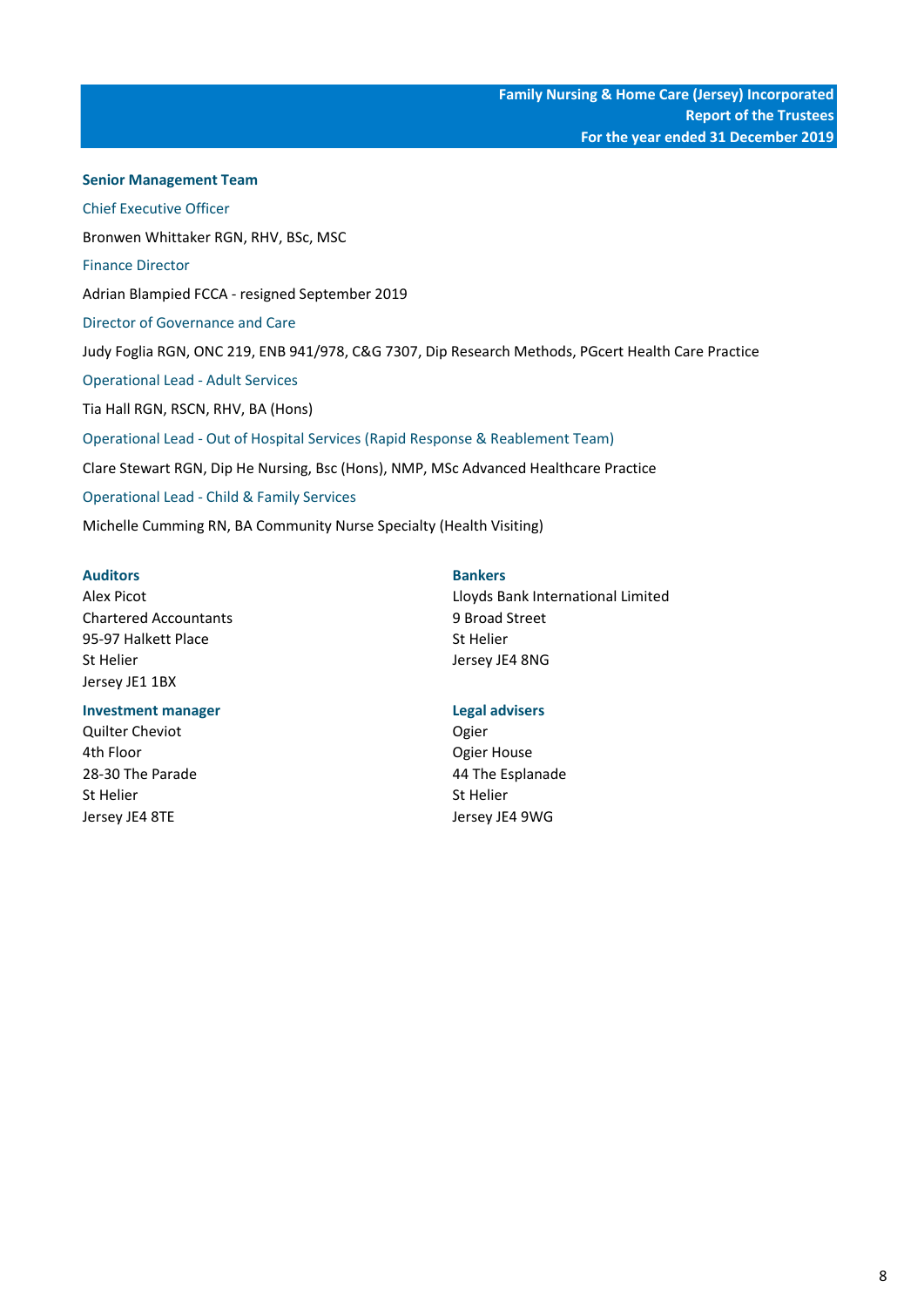# **Structure, Governance & Management**

# **Incorporation & principal activities**

The Association is incorporated under the Family Nursing Services and Jersey Home Helps (Amalgamation) (Jersey) Law 1993 (the "Law") which was sanctioned by Order of Her Majesty in Privy Council on 27 October 1993.

The Association is governed by its Rules and Constitution which may not be altered without the consent of the Jersey Royal Court in accordance with the provisions of the "Loi (1862) sur les Teneures en Fidiecommis et L'Incorporation d'Associations".

### **Officers and committee members**

The principal activities of Family Nursing & Home Care (Jersey) Incorporated continue to be those of a charitable organisation providing skilled nursing for the sick in their homes and to give advice and assistance on matters relating to the health and well-being of people of all ages in the Island of Jersey.

There is an open procedure which invites applicants to become Officers or Members of the Committee. Applicants are interviewed through a formal recruitment process and are then elected by members at the Annual General Meeting. The appointment process of the Chair and Chief Executive Officer is currently overseen by the Jersey Appointments Commission.

All new Officers or Members of the Committee receive an induction to the Association including an introductory pack of key documents, individual time with the Chairman and induction meetings with key personnel. Committee Members are provided with learning and development support as and when deemed necessary and participate in an off-site development program each year focusing on a relevant topic.

The Committee of Trustees has appointed separate sub committees to oversee Finance and Governance & Clinical matters. During the year ended 31 December 2019 the Committee met 4 times (2018: 4), the Finance sub committee met 2 times (2018: 2) and the Governance & Clinical sub committee met 4 times (2018: 4).

The table below sets out the attendance at committee and sub committee meetings by the relevant members. Attendance noted against a lower number of meetings than the totals set out above is due to the individual not being a member of the committee or sub committee for the full financial year.

| <b>Name</b>                           | <b>Main Committee</b> | <b>Finance Sub Committee</b> | <b>Governance &amp;</b><br><b>Clinical Sub</b><br><b>Committee</b> |
|---------------------------------------|-----------------------|------------------------------|--------------------------------------------------------------------|
|                                       |                       |                              |                                                                    |
| Kevin Bates (resigned 04.06.2019)     | $0$ of $2$            | $0$ of $2$                   |                                                                    |
| John Moulin (resigned 04.06.2019)     | $2$ of 4              |                              | $2$ of $2$                                                         |
| <b>Phil Romeril</b>                   | 3 of 4                |                              |                                                                    |
| Lara Haskins                          | $3$ of 4              | $1$ of $4$                   |                                                                    |
| David Ogilvie                         | 3 of 4                |                              |                                                                    |
| Peter Wright                          | $1$ of $4$            | $3$ of 4                     |                                                                    |
| Paul Harben                           | $3$ of 4              | $3$ of 4                     |                                                                    |
| Philip Cameron Taylor                 | 3 of 4                |                              |                                                                    |
| Louise Macleod                        | 1 of 4                |                              | $2$ of 4                                                           |
| Natasha Le Dain-Cyples                | 3 of 4                |                              | 1 of 4                                                             |
| Adrian Blampied (resigned 06.09.2019) | 3 of 4                | 3 of 4                       |                                                                    |
| Judy Foglia                           | $3$ of 4              |                              | $3$ of 4                                                           |
| <b>Bronwen Whittaker</b>              | 3 of 4                | 3 of 4                       | $3$ of 4                                                           |
| Gary Vibert (appointed 04.06.2019)    | 1 of 4                |                              | 1 of 4                                                             |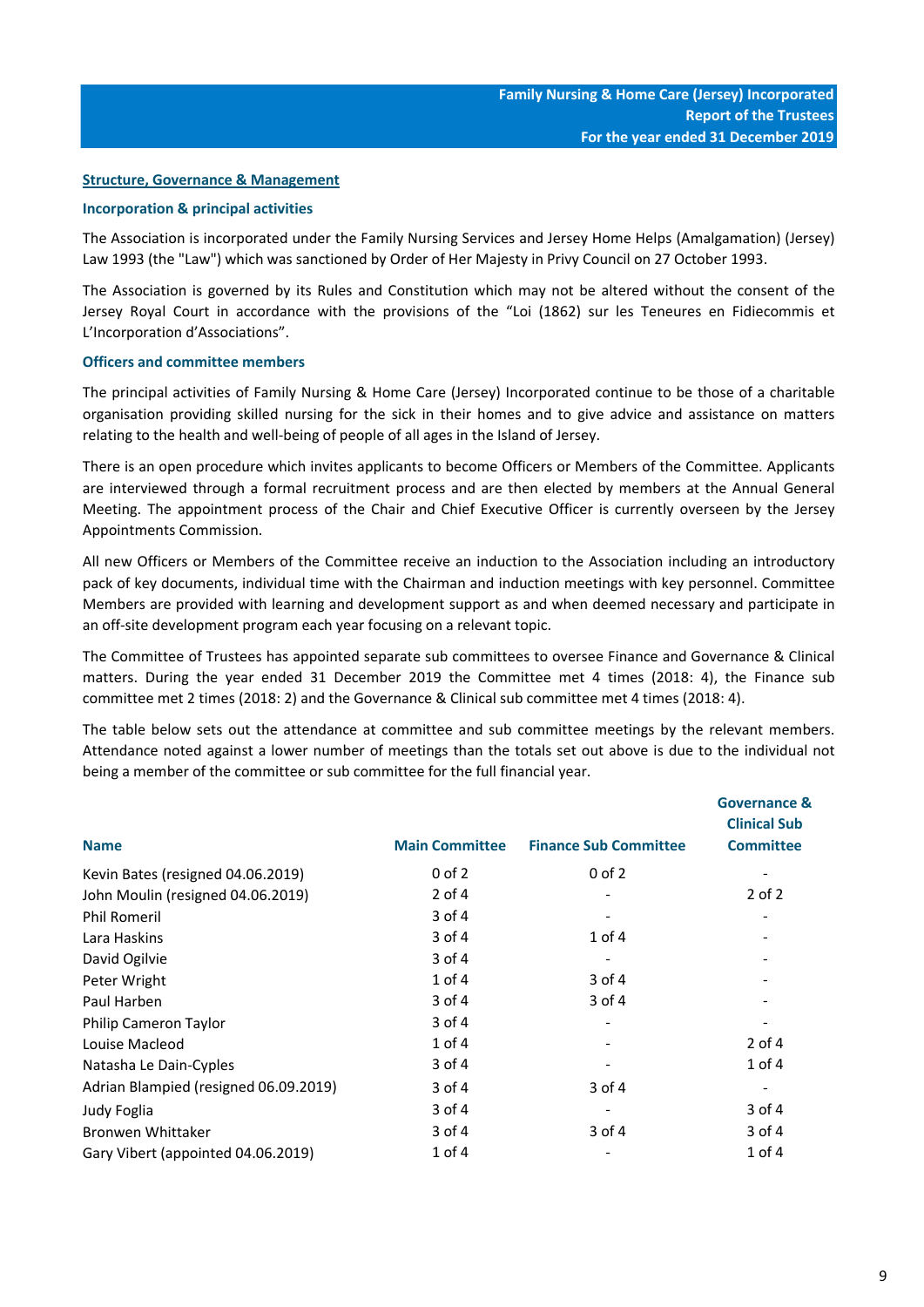# **Statement of Committee's responsibilities**

The Committee are responsible for preparing the Trustees' Report and the financial statements in accordance with applicable law and generally accepted accounting practice. The Committee are required to prepare financial statements for each financial year which give a true and fair view of the state of affairs of the Association and of the statement of financial activities for that period. In preparing these financial statements, the Committee are required to:

- select suitable accounting policies and then apply them consistently;
- make judgements and accounting estimates that are reasonable and prudent;
- prepare financial statements on the going concern basis unless it is inappropriate to presume the Association will continue in business.

The Committee are responsible for keeping adequate accounting records that are sufficient to show and explain the Association's transactions and disclose with reasonable accuracy at any time the financial position of the Association and enable them to ensure that the financial statements comply with the relevant laws. They are also responsible for safeguarding the assets of the Association and hence taking reasonable steps for the prevention and detection of fraud and other irregularities.

There is a clear distinction between the work of the Committee, which is to set policy and monitor performance, and the day to day management of the Association which is delegated to the Chief Executive Officer and Senior Management Team.

# **Risk statement**

The Committee maintains a Corporate Risk Register which is reviewed on a quarterly basis. The Register describes the risk and the measures to be taken to mitigate the identified risk. Based on this information the probability and consequence of a risk is considered and a score derived which is used to determine whether the risk is Catastrophic, Major, Moderate, Minor or Negligible. Appropriate action is taken and monitored by the Committee.

Risks are categorised as to whether they are Strategic, Financial, Reputational, Political or Capacity in nature.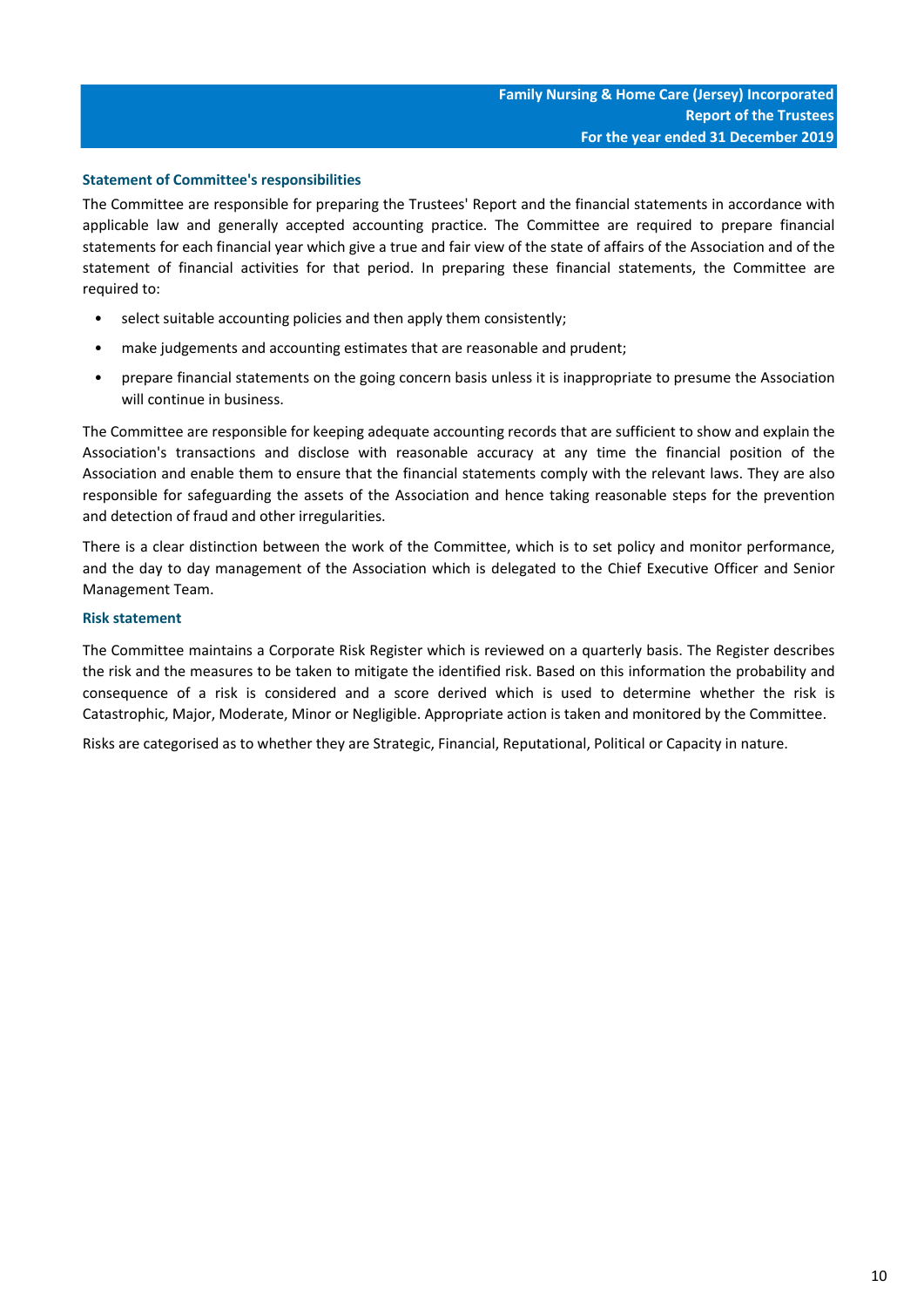# **Objectives and Activities**

To be the best at providing services for Family Health Improvements, Chronic Disease Management and Long-Term Care Provision in the Community that are cost effective, evidence based and within a robust governance framework.

The objects of the Association are:

- (i) To provide skilled nursing for the sick in their homes;
- (ii) To give advice and assistance on matters relating to the health and well being of people of all ages in the Island of Jersey;
- (iii) To provide such other care and services in the Island of Jersey as the Association may from time to time think fit;
- (iv) To carry on those activities and to provide those services hitherto carried on and provided by Family Nursing Services (Jersey) Incorporated and the Jersey Home Helps Society for the Sick and Aged;
- (v) To acquire by way of purchase, acceptance of a gift, devise or bequest, or by lease or otherwise, any movable or immovable property which may be necessary, requisite or desirable either directly or indirectly for the promotion of the activities of the Association and further, to do all things including borrowing money as may be incidental to, or connected with, any of the said objects or conducive to the attainment thereof; and
- (vi) Such other objects as the States of Jersey may at the request of the Association by regulation specify under the provisions of Article 10 of the Law.

# **Strategy (2015 - 2018)**

Our previous strategy (2015 - 18), sets out a four year plan that has supported some of the key deliverables and transformation across the integrated health and social care system.

This transformation programme is underpinned by two white papers; P82 Caring for Each Other, Caring for Ourselves, and the Sustainable Primary Care Strategy for Jersey. Both of these strategies worked on the principle of providing safe, affordable, sustainable and integrated care delivered in partnership across the wider health and social care system.

This formed the basis of the States of Jersey Transformation Programme and Medium Term Financial Plan, also becoming FNHC's strategic priorities over the last four years (2015-18) as key partners and providers of care within the integrated health and social care system.

# **Strategy (2019 - 2023)**

Our ambition is to serve the community and people of Jersey by; always doing the best we can, putting people at the heart of all we do, and providing the highest quality, safe care. This strategy will deliver sustainable and continuous improvement across our services. We acknowledge that this will only be achieved through; building strong and meaningful partnerships with key stakeholders and partners, by valuing our staff and most importantly by actively listening to the people we provide services for, putting everyone (children, young people, adults and older people) at the heart of all we do.

By the very nature of our businesses, FNHC is in the unique position to form partnerships with many different organisations and parts of the community. First and foremost as a charity we can expand our fundraising capability to support the development of more services. Equally, it is our ambition and intention to share the responsibility to support smaller charities and third sector organisations to deliver services through joint partnership and collaborative working.

For our commissioned services there is opportunity and commitment to improve, extend and widen integration through stronger and different partnerships across of the system.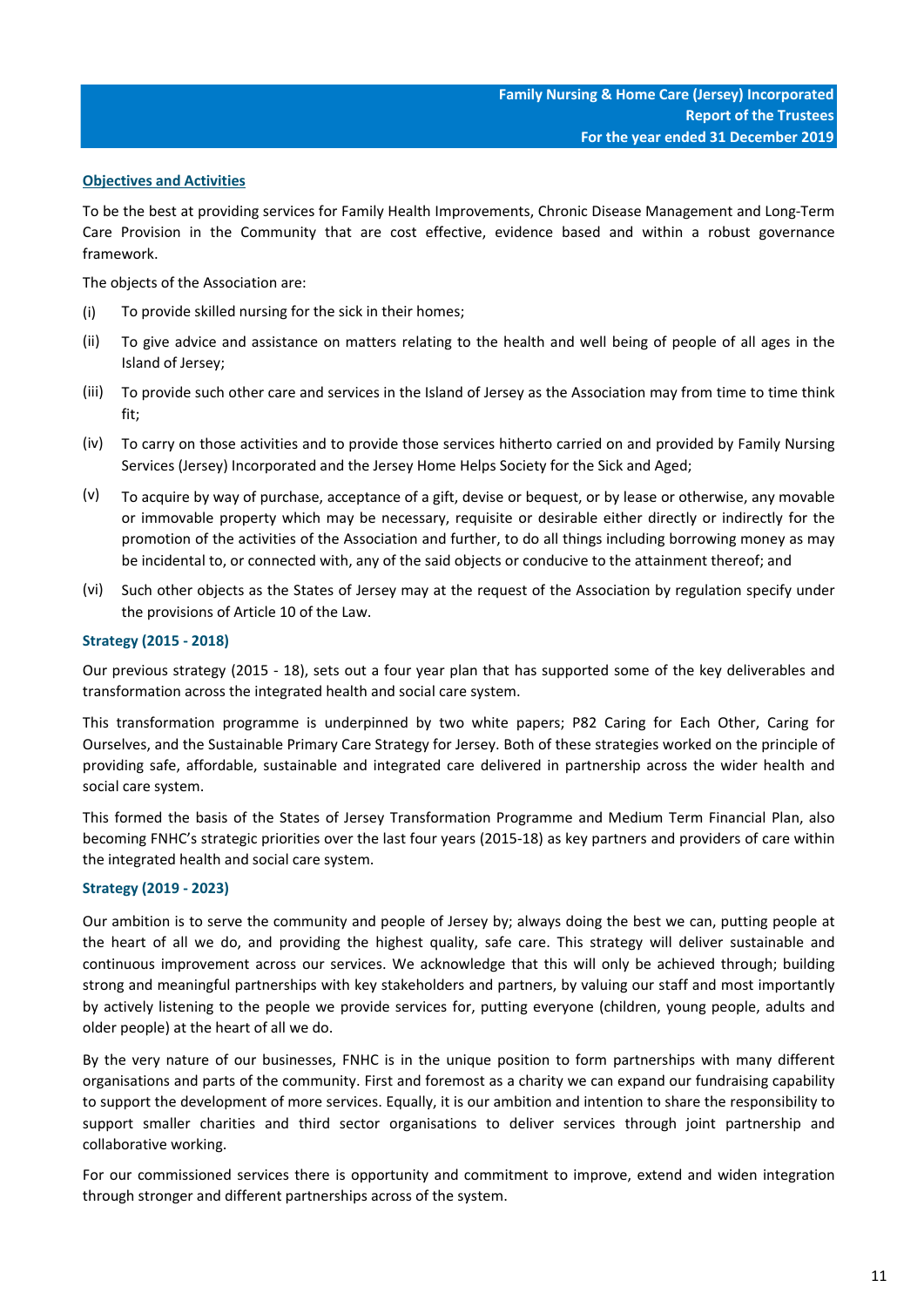Lastly, our not for profit businesses (currently our Home Care and Child Accident Prevention Service), need to be supported to grow and develop. It will be important in this period of transformation and change to seek out and identify new business opportunities that could support our community, children, young people and their families, as well as adults and older people to remain independent and living in their own home.

Our strategic priorities have been shaped by defining our vision and purpose, our organisational values and behaviours, the culture and way in which we work with our service users and partners and our ability to sustain, develop and grow.

We have also used a number of definitions and frameworks to support the development of our priorities. These include the 6Cs of nursing namely; care, compassion, competence, communication, courage and commitment as set out in the 'Compassion in Practice' report issued by Jane Cummings, Chief Nursing Officer for England, and Viv Bennett, Director of Nursing, Department of Health and Lead Nurse, Public Health England.

FNHC has also used the quality domains from the Care Quality Commission (CQC) inspection framework to drive quality and continuous improvement, and to also support quality assurance and governance. The CQC's 2014 framework draws on the learning from the Francis Report, Keogh and Berwick reviews which all highlight the importance of vigilance, monitoring and learning to make sure patients do not come to avoidable harm. The Berwick review identifies the need to seek out patient views and to develop a culture of openness, honesty and learning.

FNHC has also considered the NHS constitution (principles 3, 4 and core values) as well as its own constitution and customer care philosophy.

# **Our Values**

# **Always:**

- Putting patients first
- Keeping people safe
- Have courage and commitment to do the right thing
- Be accountable, take responsibility and own your actions
- Listen actively
- Check for understanding when you communicate
- Be respectful and treat people with dignity
- Work as a team

# **Never:**

- Become complacent
- Stop trying
- Blame
- Forget who we are or why we are here
- Forget who we serve
- Assume
- Stop caring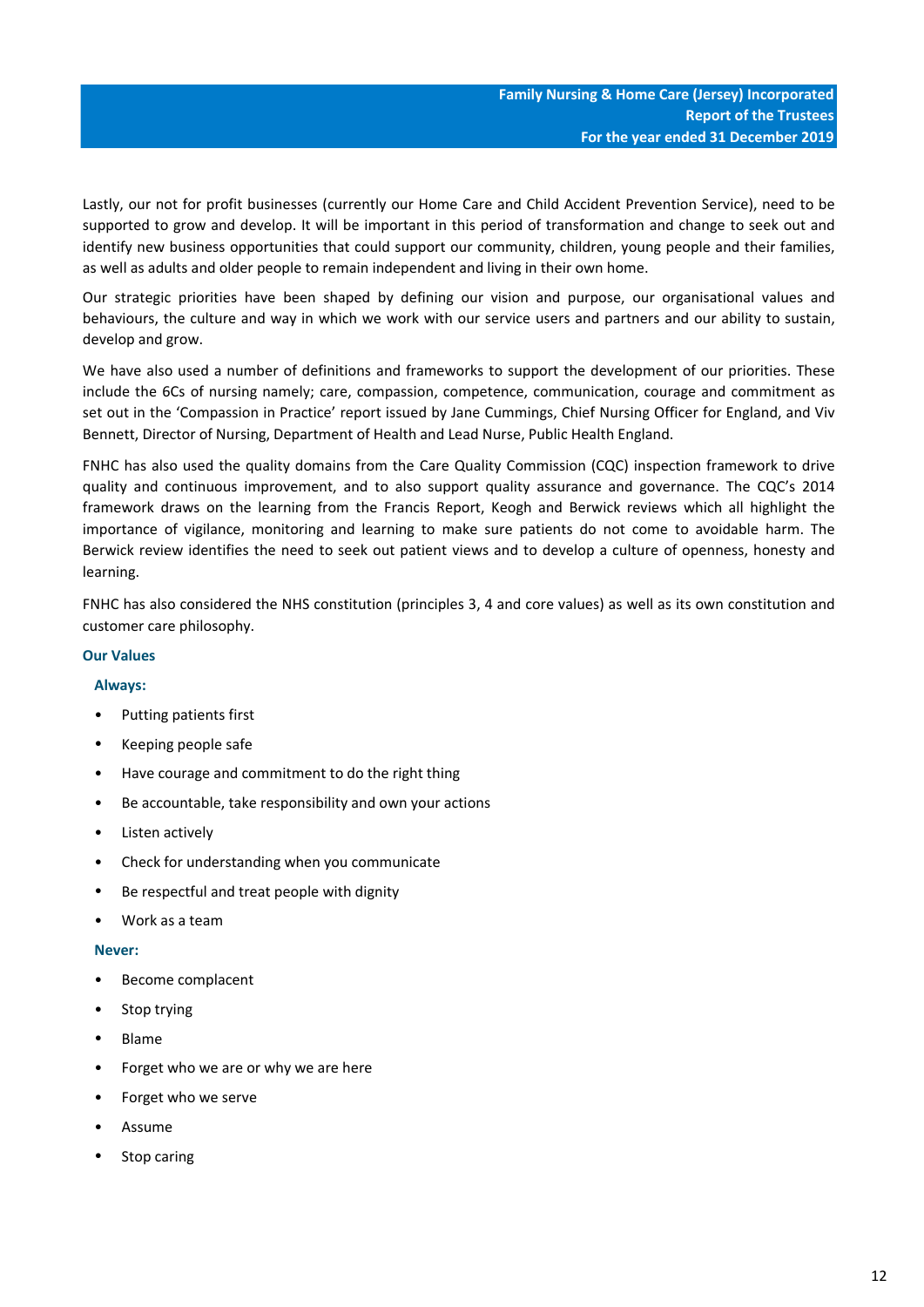# **Strategic Priorities**

# PRIORITY 1: CLINICAL SAFETY & EXCELLENCE

- To consistently provide all patients with safe, high quality care that is patient centred and needs led.
- To protect patients from abuse and avoidable harm.
- To ensure all children in Jersey grow up safely.

# PRIORITY 2: DELIVERING POSITIVE PATIENT EXPERIENCE

- To provide all of our patients, children and young people with the best possible experience and customer care.
- Actively listen and value everyone for the contribution they make.
- Involve people by working with them to redesign and develop services.

# PRIORITY 3: GROW A SUSTAINABLE & SKILLED WORKFORCE

- To strengthen clinical leadership and management within the organisation.
- To be recognised and have the reputation as being a great place to work.
- Embedding a culture of learning and development.

# PRIORITY 4: TO ENHANCE COLLABORATION & PARTNERSHIPS

- To provide responsive and timely care.
- To engage in joint working opportunities, inclusive of the third sector.
- To form meaningful partnerships with others.
- To respond to the needs of the people in Jersey.

# PRIORITY 5: DELIVER SERVICES THAT ACHIEVE GOOD OUTCOMES

- To ensure all practice is evidence based and effective.
- To provide training that reflects best practice.
- To deliver effective care that improves outcomes and promotes health and wellbeing.

#### **Organisational Infrastructure and Business Development Commitment**

We have also made some organisational commitments that compliment the above strategic priorities.

- To sustain and future proof the charity.
- To experience growth across all parts of the organisation.
- To improve financial stability and economic viability.

Further details and specific targets on each of the above strategic priorities and commitments may be found in our full strategy document, available on www.fnhc.org.je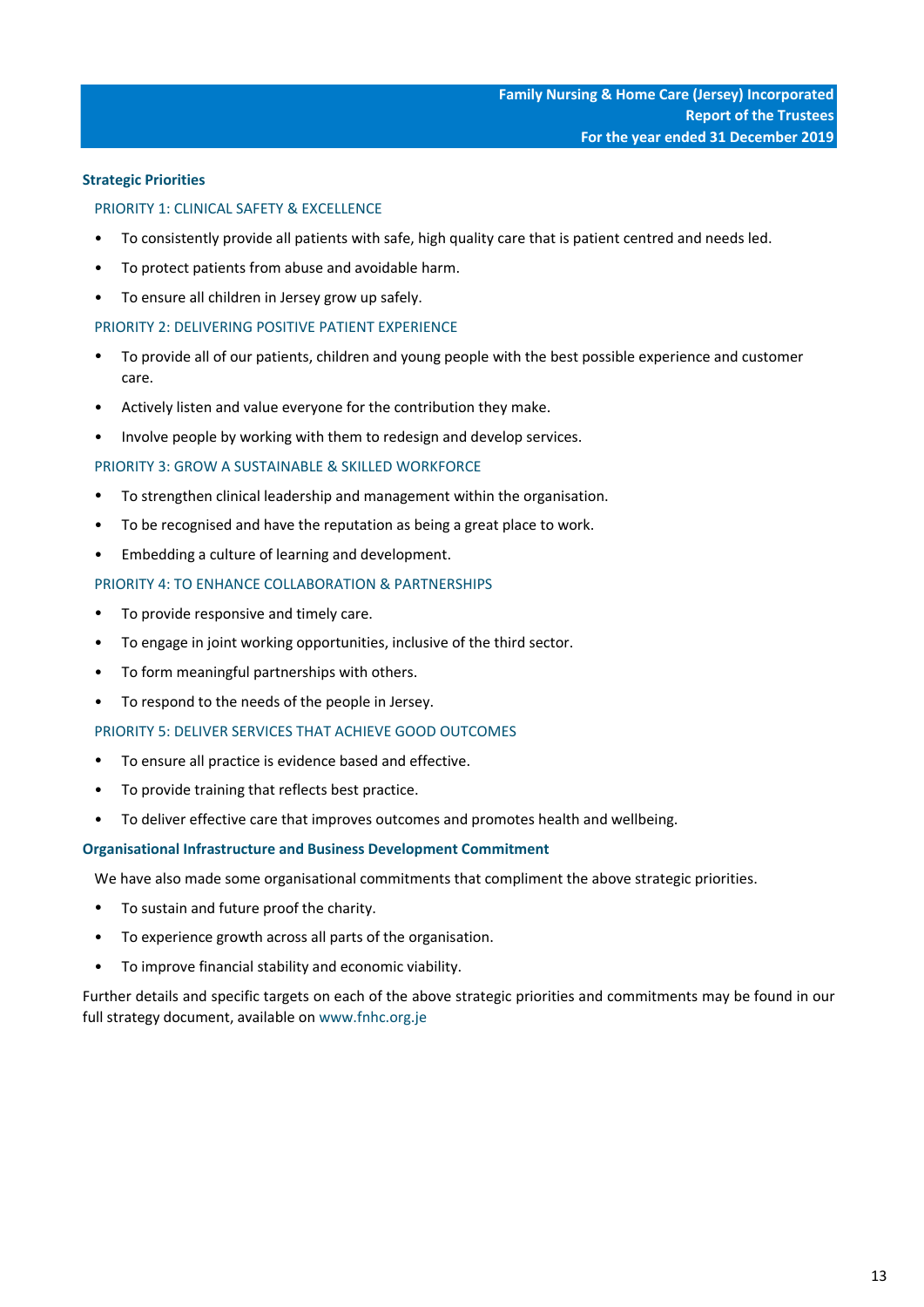# **Financial Review**

Income from charitable activities has increased to £8,687k (2018: £7,353). Income from the Health and Community Services Department of the Government of Jersey ("HCS") increased to £8,135k (2018: £7,353k) due to the following:

- A £139k reduction in the 2018 contract value due to a clawback regarding previous years pay awards.

- Two year impact of £468K regarding the 2018 pay awards, which were awarded and funded by the States of Jersey in 2019.

- Annual impact of £179K regarding the 2019 pay awards, which were awarded and funded by the States of Jersey in 2019.

Our three year contract with HCS was due to expire on 31.12.2019 and it was extended for a further 12 months to 31.12.2020. The reason for this 12 month extension to the contract was to enable all parties to be involved in the development and delivery of the new Jersey care model and commissioning arrangements.

We have been invited to be an external partner on the strategic board. However, due to COVID 19 this work has slowed and been temporarily stopped. HCS have stated that they are proposing to further extend the existing contractual arrangements to enable time for the model to develop. We are awaiting further information on this and discussions are in progress regarding this matter.

Income from Homecare increased from £429K in 2018 to £496K in 2019. The development and growth of Homecare services provided by FNHC remains a priority for the organisation to enable us to support and care for the most vulnerable in the community. It is our ambition to continue to expand this service by attracting high quality employees and supporting them with an excellent induction programme and ongong training opportunities in line with our strategic intention to become the employer of choice.

Donations and legacies have fallen from £471k to £338k whilst income from other fundraising activities fell marginally from £215k to £212k.

Costs of raising funds has increased mainly as a result of increases in staff costs. All open vacancies from 2018 have been recruited and placed during 2019.

Net incoming funds before the impact of investment gains or losses were £262k compared to net incoming of £235k in 2018.

As a result of stable financial markets in 2019 our investment portfolio saw net gains of £393k compared to losses of £207k in 2018 resulting in a net movement in funds for the year of £655k (2018: £28k).

Designated reserves remain at £2,158k, being £2,122k in our property fund and £36k for clinic developments. A decision on the utilisation of the property fund will be made in 2020 as we seek to find alternative premises for our main requirements.

Restricted reserves have increased in 2019 as a result of underspends on our commissioned services within the year, which remain restricted and as such may only be utilised on those services.

Total reserves have increased to £6,968k (2018: £6,313k) of which £2,158k is designated and £831k is restricted. A full analysis of reserves can be found in Note 15 on pages 30-31.

# **Reserves Policy**

Reserves may be classified in the following funds:

- (i) Unrestricted funds;
	- (a) General unrestricted funds;
	- (b) Designated funds; and
- (ii) Restricted funds.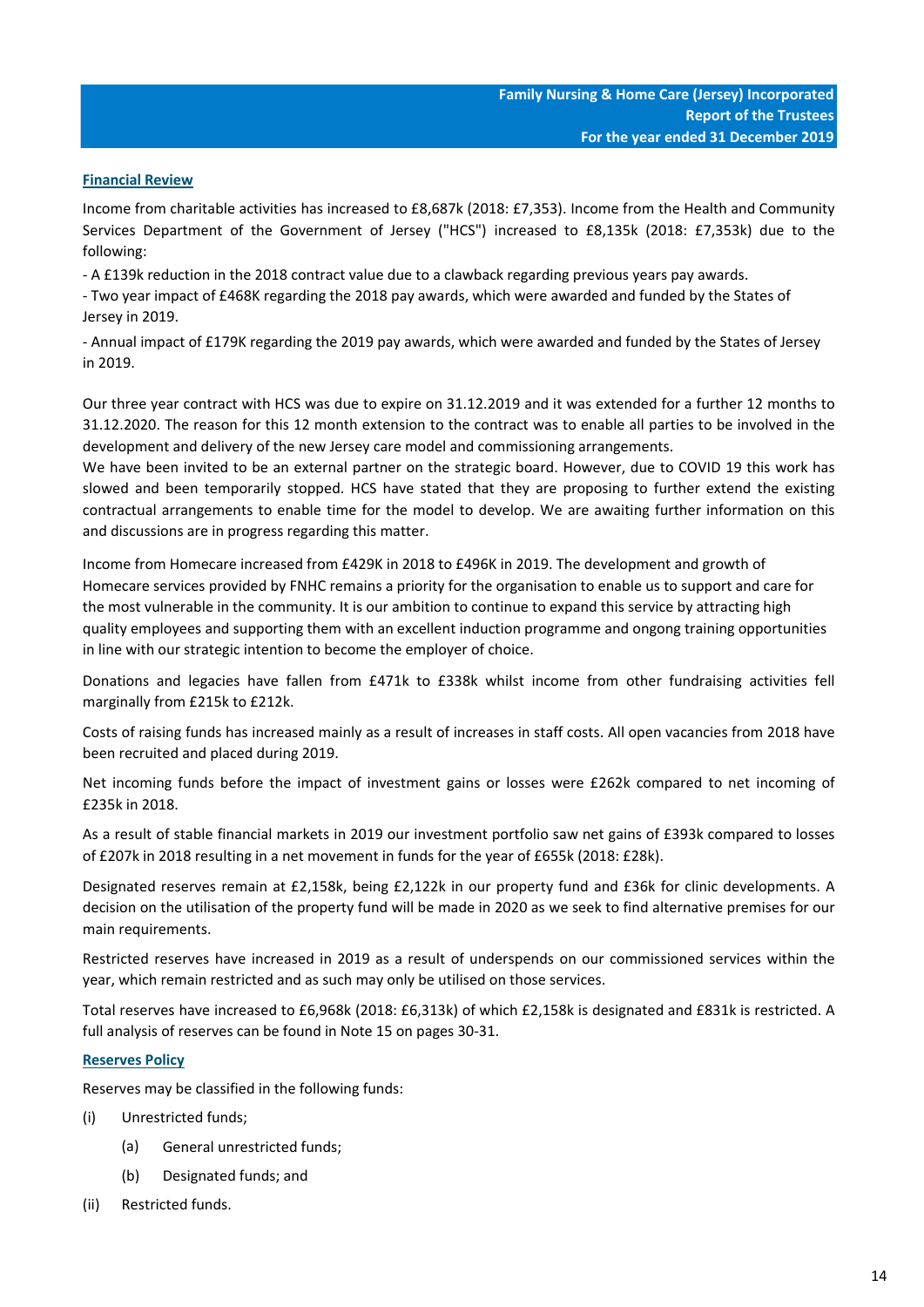# **General unrestricted funds**

Unrestricted funds are general funds received that have no restrictions attached to them and have not been designated for specific projects. They are expendable at the discretion of the Committee in furtherance of the Association's objects. Unrestricted funds may be earmarked for specific projects and designated as a separate fund (see Designated fund). The designation has an administrative purpose only and does not legally restrict the Committee's discretion to apply the funds.

# **Designated funds**

Designated funds are funds that have been set aside for specific projects. These funds are not therefore readily available for other purposes.

Funds for specific projects are proposed to be designated by the Finance Sub Committee. Proposed designations must be presented to the main Committee for final consideration. If approved, funds will be transferred from the unrestricted fund to designated funds accordingly.

A property fund exists within overall designated funds with the intention of accumulating sufficient funds for the Association to invest in its own property to operate from. A desired fund total and time frame has not been set for the completion of the fund.

It was agreed by the Finance Sub Committee at a meeting held on 22nd April 2013 that, with effect from the 2012 financial year, significant legacies or legacies that were property related or as a result of a distribution from an immovable estate will be proposed for designation to the property fund.

Designated funds may be re-classified as unrestricted funds should they be surplus to requirement for a specific project, or if the project in question is no longer being implemented. The sanction of the main Committee is required to re-classify funds.

# **Restricted funds**

Restricted funds are funds subject to specific trusts, which may be declared by the donor(s) or with their authority (e.g. in a public appeal) or created through legal process, but still within the wider objects of the Association.

Restricted funds may be restricted income funds, which are expendable at the discretion of the Committee in furtherance of some particular aspect(s) of the objects of the Association, or they may be capital funds, where assets are required to be invested, or retained for actual use, rather than expended.

# **Investment Policy and Objectives**

The Association appoints an external firm of investment managers to manage its investment funds. This appointment is reviewed on an annual basis. The overarching investment policy is to produce a regular investment income without undue risk to overall capital values.

The Association excludes direct investment on ethical grounds in companies that are included in the categories of alcohol, armaments, pornography or tobacco and ban investment in companies which participate in the infringement of human rights.

As at 31 December 2019 the Association's investment portfolio was valued at £3,868k (2018: £3,559k) and has an expected yield of 2.03%.

# **Committee of Trustees**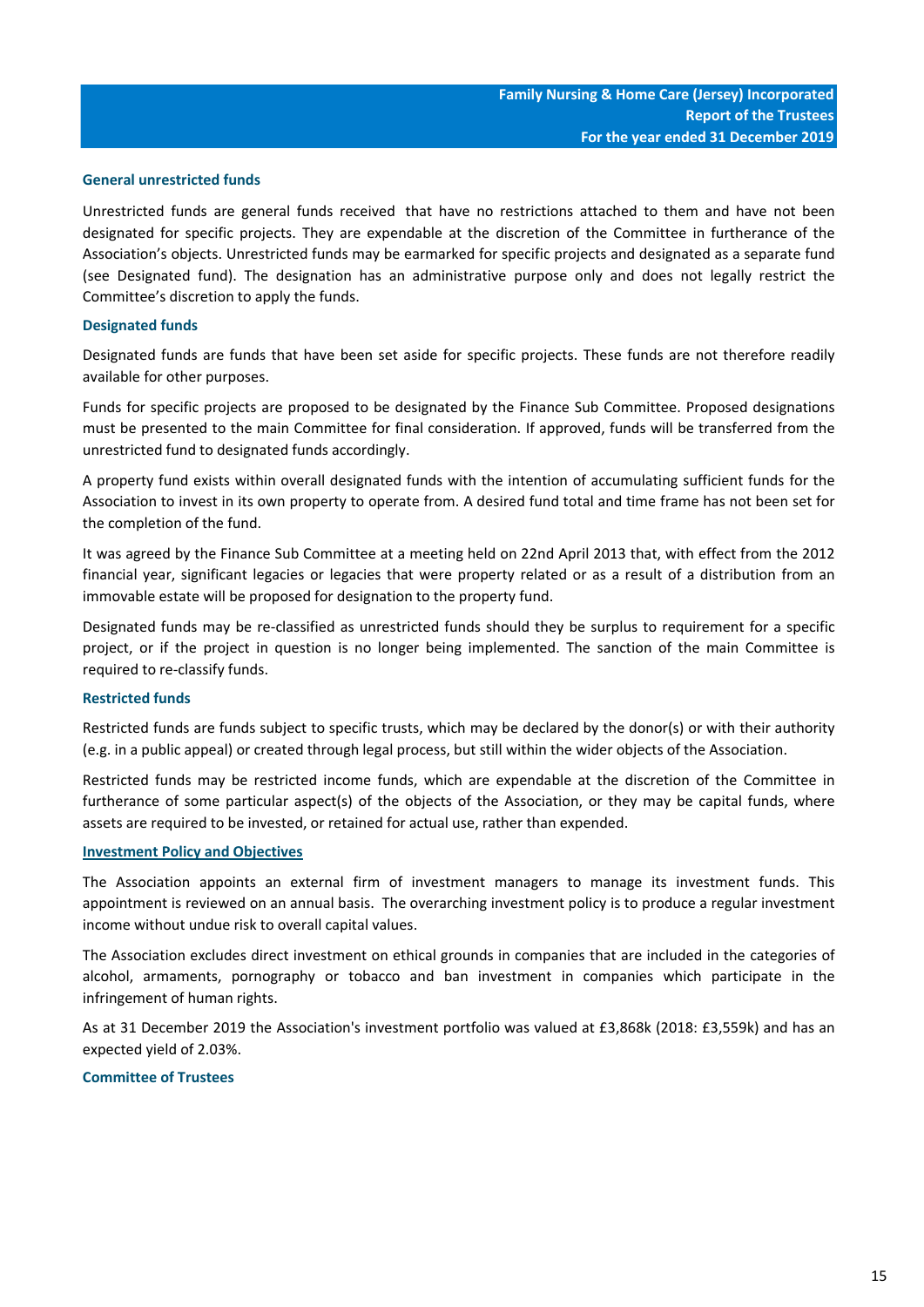

95-97 Halkett Place St. Helier, Jersey Channel Islands JE1 1BX

### **INDEPENDENT AUDITOR'S REPORT TO THE COMMITTEE OF FAMILY NURSING AND HOME CARE (JERSEY) INCORPORATED**

# Opinion

We have audited the financial statements of Family Nursing and Home Care (Jersey) Incorporated (the "association") for the year ended 31 December 2019 which comprise the Statement of financial activities, Balance sheet, Cash flow statement and Notes to the financial statements, including a summary of significant accounting policies. The financial reporting framework that has been applied in their preparation are the United Kingdom Accounting Standards, including Financial Reporting Standard 102 The Financial Reporting Standard applicable in the UK and Republic of Ireland.

In our opinion, the financial statements give a true and fair view of the state of the association's affairs as at 31 December 2019 and of its financial performance and its cash flows for the year then ended.

### **Basis for opinion**

We conducted our audit in accordance with International Standards on Auditing (UK) (ISAs (UK)). Our responsibilities under those standards are further described in the Auditor's responsibilities for the audit of the financial statements section of our report. We are independent of the association in accordance with the ethical requirements that are relevant to our audit of the financial statements in the UK, including the FRC's Ethical Standard, and we have fulfilled our other ethical responsibilities in accordance with these requirements. We believe that the audit evidence we have obtained is sufficient and appropriate to provide a basis for our opinion.

#### **Emphasis of Matter**

We draw attention to Note 20 of the financial statements, which describes the possible impact of the coronavirus pandemic on the association's operations. Our opinion is not modified in respect of this matter.

# Conclusions relating to going concern

We have nothing to report in respect of the following matters in relation to which the ISAs (UK) require us to report to you where:

- The committees' use of the going concern basis of accounting in the preparation of the financial statements is not appropriate; or
- The committee have not disclosed in the financial statements any identified material uncertainties that may cast significant doubt about the association's ability to continue to adopt the going concern basis of accounting for a period of at least twelve months from the date when the financial statements are authorised for issue.

# **Other information**

The other information comprises the information included in the annual report, other than the financial statements and our auditor's report thereon. The committee are responsible for the other information. Our opinion on the financial statements does not cover the other information and we do not express any form of assurance conclusion thereon. In connection with our audit of the financial statements, our responsibility is to read the other information and, in doing so, consider whether the other information is materially inconsistent with the financial statements or our knowledge obtained in the audit or otherwise appears to be materially misstated. If we identify such material inconsistencies or apparent material misstatements, we are required to determine whether there is a material misstatement in the financial statements or a material misstatement of the other information. If, based on the work we have performed, we conclude that there is a material misstatement of this other information, we are required to report that fact.

We have nothing to report in this regard.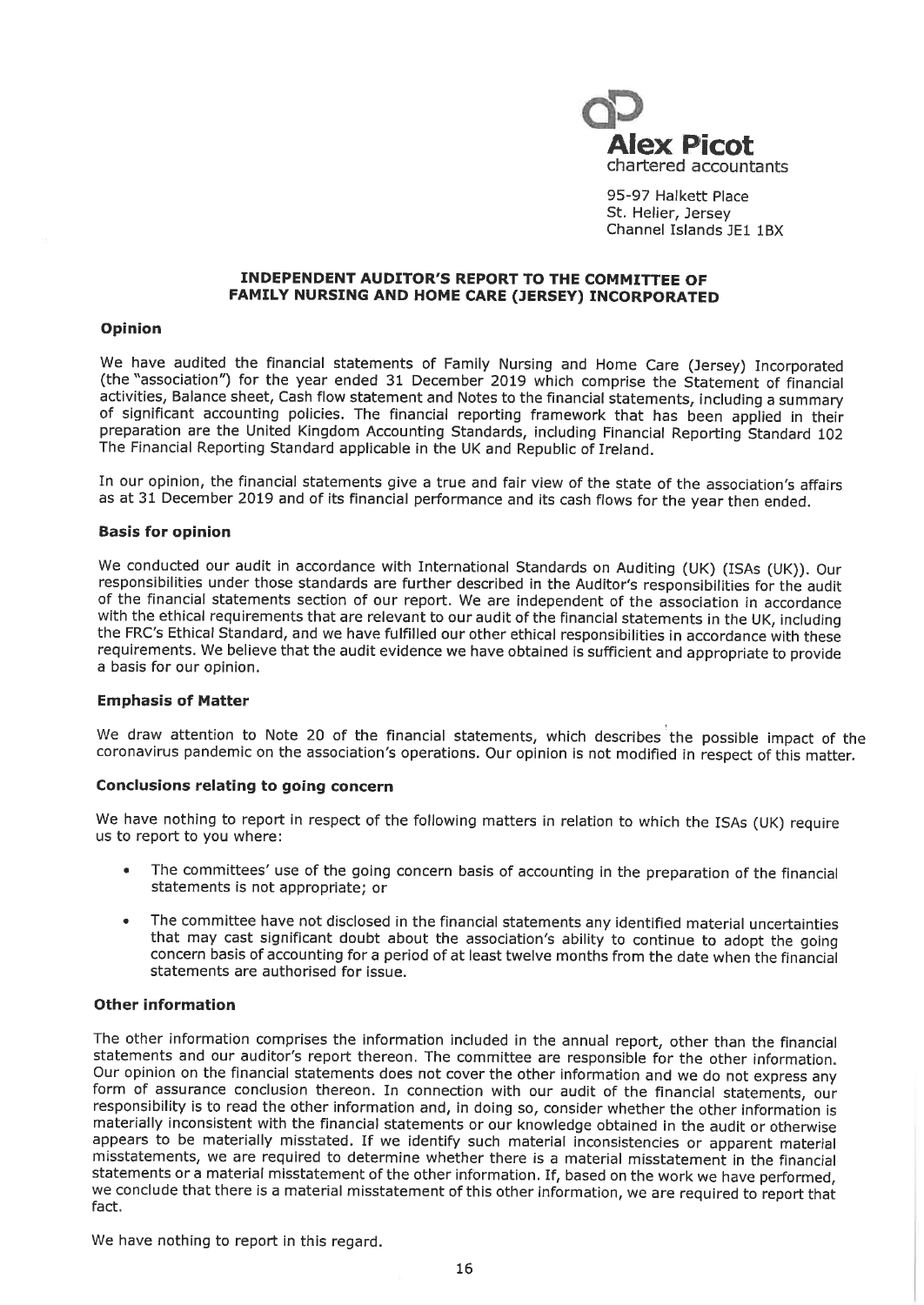

95-97 Halkett Place St. Helier, Jersey Channel Islands JF1 1BX

## INDEPENDENT AUDITOR'S REPORT TO THE COMMITTEE OF FAMILY NURSING AND HOME CARE (JERSEY) INCORPORATED (CONTINUED)

# **Responsibilities of the committee**

As explained more fully in the committee's responsibilities statement, the committee are responsible for the preparation of the financial statements and for being satisfied that they give a true and fair view, and for such internal control as the committee determine is necessary to enable the preparation of financial statements that are free from material misstatement, whether due to fraud or error.

In preparing the financial statements, the committee are responsible for assessing the association's ability to continue as a going concern, disclosing, as applicable, matters related to going concern and using the going concern basis of accounting unless the committee either intend to liquidate the association or to cease operations, or have no realistic alternative but to do so.

# Auditor's responsibilities for the audit of the financial statements

Our objectives are to obtain reasonable assurance about whether the financial statements as a whole are free from material misstatement, whether due to fraud or error, and to issue an auditor's report that includes our opinion. Reasonable assurance is a high level of assurance, but is not a guarantee that an audit conducted in accordance with ISAs (UK) will always detect a material misstatement when it exists. Misstatements can arise from fraud or error and are considered material if, individually or in the aggregate, they could reasonably be expected to influence the economic decisions of users taken on the basis of these financial statements.

A further description of our responsibilities for the audit of the financial statements is located on the Financial Reporting Council's website at: www.frc.org.uk/auditorsresponsibilities. This description forms part of our auditor's report.

# Use of our report

This report is made solely to the association's committee, as a body, in accordance with our engagement letter. Our audit work has been undertaken so that we might state to the association's committee those matters we are required to state to them in an auditor's report and for no other purpose. To the fullest extent permitted by law, we do not accept or assume responsibility to anyone other than the association and the association committee as a body, for our audit work, for this report, or for the opinions we have formed.

Aliz Point

**ALEX PICOT Chartered Accountants** 

 $12$  June 2020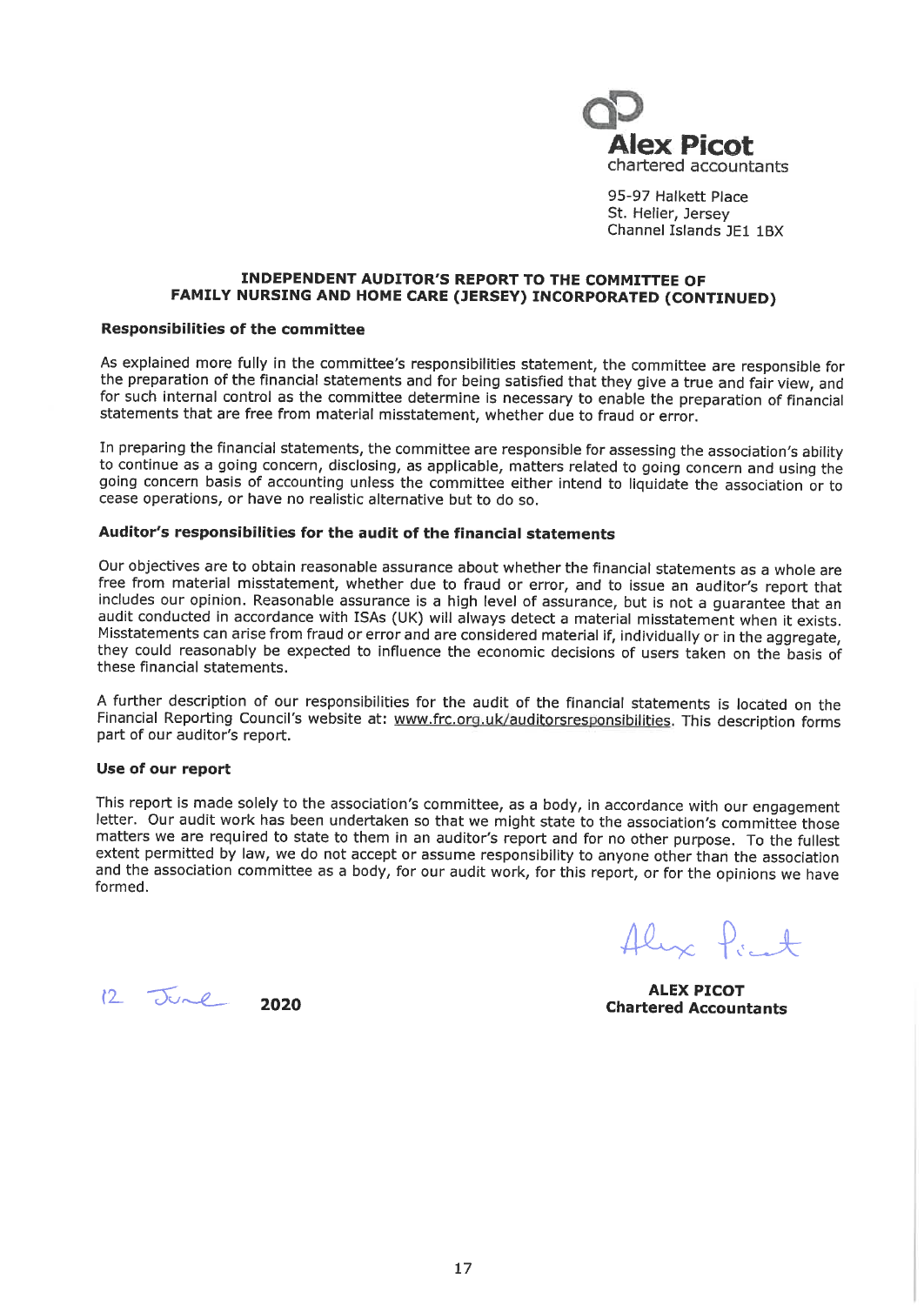|                                             |                | Unrestricted |            |            |             | Unrestricted |            |            |             |
|---------------------------------------------|----------------|--------------|------------|------------|-------------|--------------|------------|------------|-------------|
|                                             |                |              | Designated | Restricted | <b>PONS</b> |              | Designated | Restricted | <b>PARA</b> |
|                                             | <b>Note</b>    | £000s        | £000s      | £000s      | £000s       | £000s        | £000s      | £000s      | £000s       |
| Income from:                                |                |              |            |            |             |              |            |            |             |
| Donations & legacies                        | 4a             | 294          |            | 44         | 338         | 320          |            | 151        | 471         |
| <b>Charitable activities</b>                | 4 <sub>b</sub> | 552          |            | 8,135      | 8,687       | 455          |            | 7,353      | 7,808       |
| Other fundraising activities                | 4c             | 158          |            | 54         | 212         | 175          |            | 40         | 215         |
| Income from investments                     | 4d             | 107          |            |            | 107         | 91           |            |            | 91          |
| <b>Total income</b>                         |                | 1,111        |            | 8,233      | 9,344       | 1,041        |            | 7,544      | 8,585       |
| <b>Expenditure on:</b>                      |                |              |            |            |             |              |            |            |             |
| Costs of generating funds                   |                |              |            |            |             |              |            |            |             |
| <b>Raising Funds</b>                        | 5a             | 248          |            | 99         | 347         | 179          |            | 80         | 259         |
| <b>Charitable activities</b>                | 5 <sub>b</sub> | 761          |            | 7,974      | 8,735       | 746          |            | 7,345      | 8,091       |
| <b>Total expenditure</b>                    |                | 1,009        |            | 8,073      | 9,082       | 925          |            | 7,425      | 8,350       |
| Net gains/(losses) on investments           | 6              | 393          |            |            | 393         | (207)        |            |            | (207)       |
| Net income / (expenditure)                  |                | 495          |            | 160        | 655         | (91)         |            | 119        | 28          |
| Gross transfers between funds               | 15             |              |            |            |             |              |            |            |             |
| <b>Net Movement in Funds</b>                |                | 495          |            | 160        | 655         | (91)         |            | 119        | 28          |
| <b>Funds brought forward at 1 January</b>   |                | 3,484        | 2,158      | 671        | 6,313       | 3,575        | 2,158      | 552        | 6,285       |
| <b>Funds carried forward at 31 December</b> | 15             | 3,979        | 2,158      | 831        | 6,968       | 3,484        | 2,158      | 671        | 6,313       |

All income and expenditure for the current and prior year derives from continuing operations.

The notes on pages 21 to 33 form a part of these financial statements.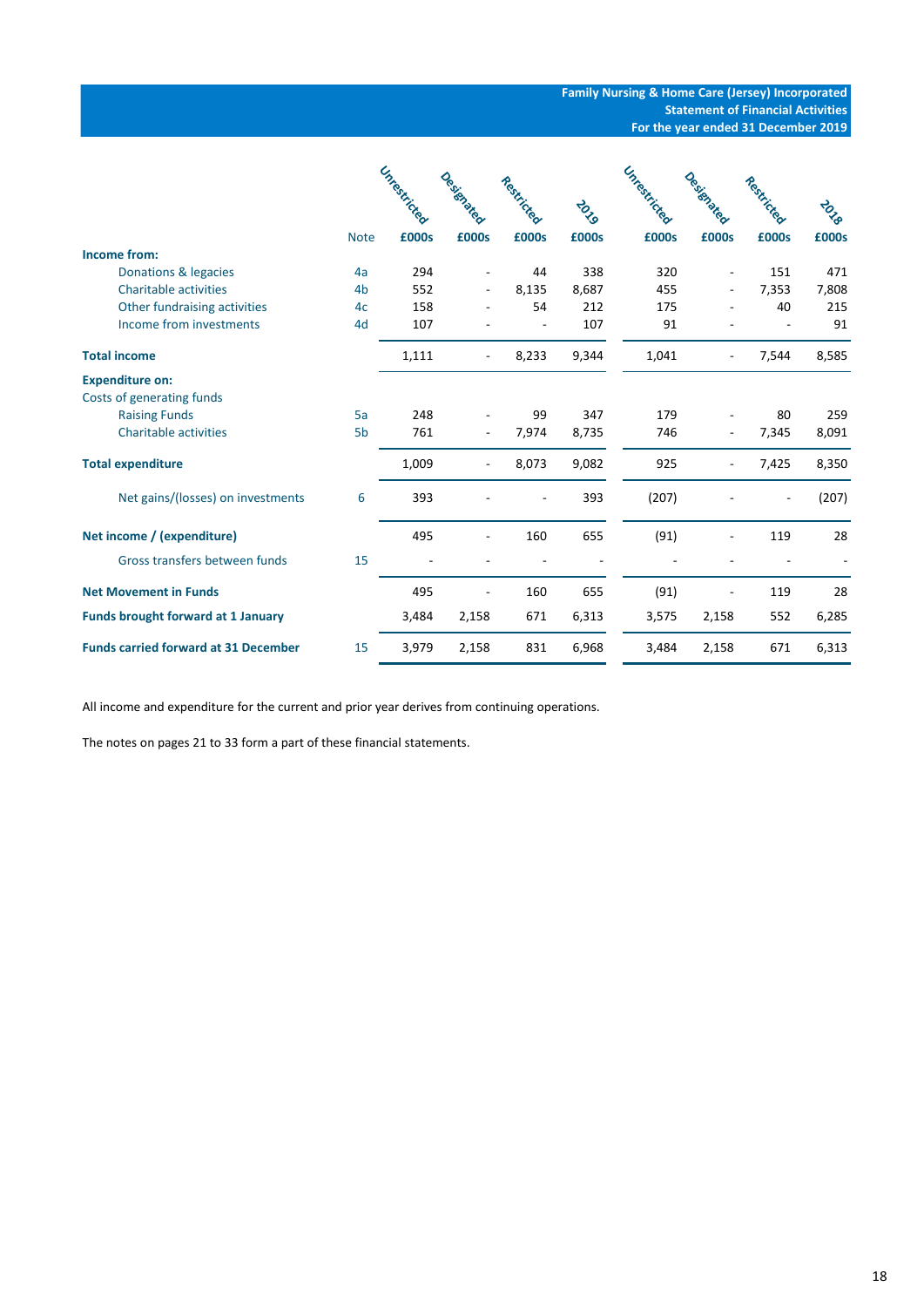Family Nursing & Home Care (Jersey) Incorporated Balance Sheet As at 31 December 2019

|                                                |             | 2019  | 2018  |
|------------------------------------------------|-------------|-------|-------|
|                                                | <b>Note</b> | £000s | £000s |
| <b>Fixed Assets</b>                            |             |       |       |
| Tangible assets                                | 10          | 800   | 800   |
| Investments                                    | 11          | 3,868 | 3,559 |
|                                                |             | 4,668 | 4,359 |
|                                                |             |       |       |
| <b>Current Assets</b>                          |             |       |       |
| <b>Stocks</b>                                  |             | 23    | 17    |
| <b>Debtors</b>                                 | 12          | 412   | 595   |
| Cash and cash equivalents at bank and in hand  | 13          | 3,858 | 2,402 |
|                                                |             | 4,293 | 3,014 |
| Creditors: Amounts falling due within one year | 14          | 1,993 | 1,060 |
| <b>Net Current Assets</b>                      |             | 2,300 | 1,954 |
| <b>Net Assets</b>                              |             | 6,968 | 6,313 |
| <b>Charitable Funds</b>                        |             |       |       |
| Unrestricted income fund                       |             |       |       |
| General unrestricted income fund               | 15          | 3,979 | 3,484 |
| Designated fund                                | 15          | 2,158 | 2,158 |
|                                                |             | 6,137 | 5,642 |
| <b>Restricted income fund</b>                  | 15          | 831   | 671   |
| <b>Total Funds</b>                             |             | 6,968 | 6,313 |
|                                                |             |       |       |

The notes on pages 21 to 33 form a part of these financial statements.

Approved and authorised for issue by the Trustees on 10 June 2020 and signed on its behalf by:

 $~\bullet~$ 

For and on behalf of Family Nursing & Home Care (Jersey) Incorporated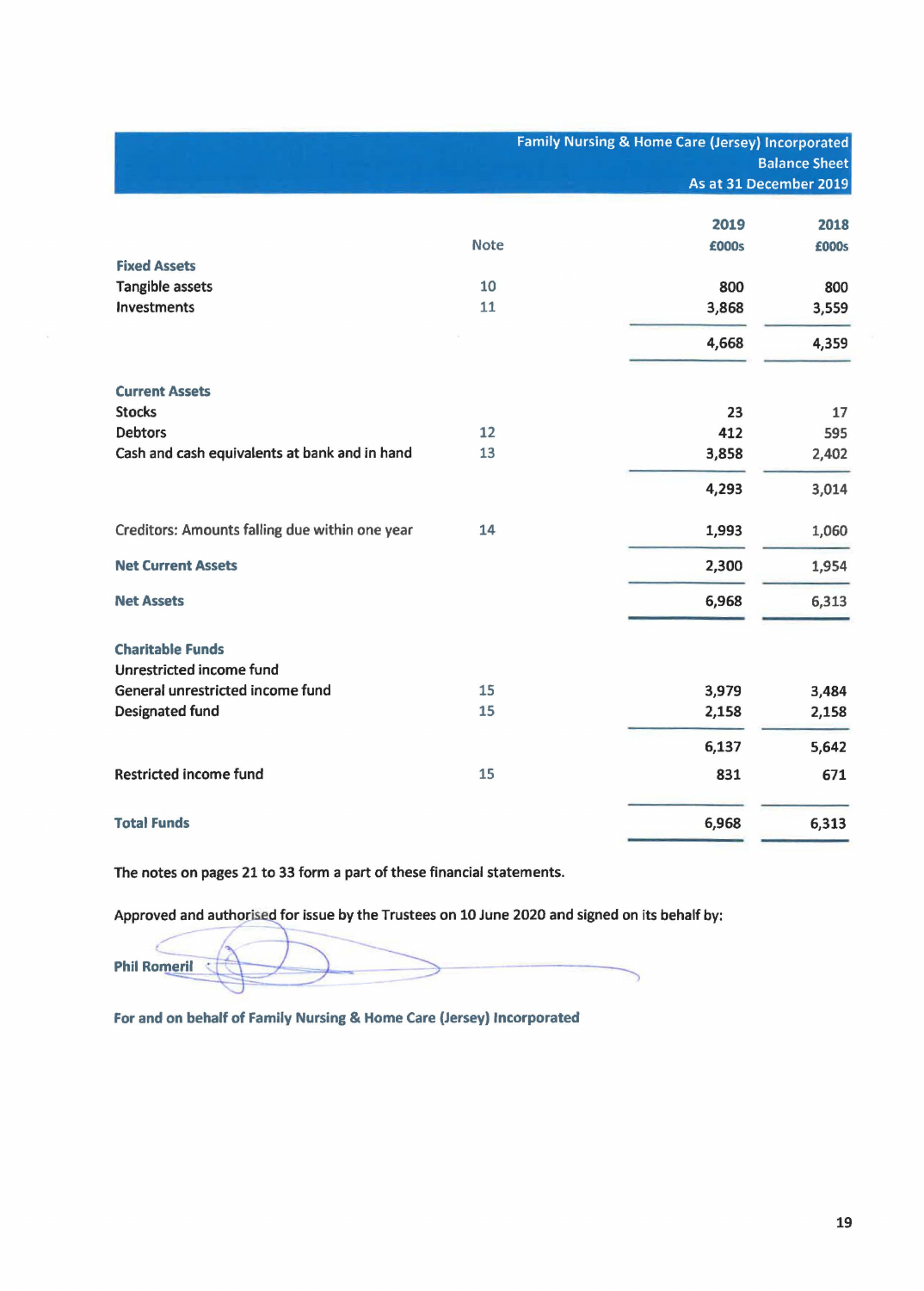# **Family Nursing & Home Care (Jersey) Incorporated Cash flow statement For the year ended 31 December 2019**

| <b>Cash flows from operating activities</b>           | <b>Note</b> | 2019<br>£000s | 2018<br>£000s |
|-------------------------------------------------------|-------------|---------------|---------------|
| Net income / (expenditure) for the financial year     |             | 655           | 28            |
| Adjustments for:                                      |             |               |               |
| Net loss / (gain) on investments                      |             | (393)         | 207           |
| Deposit interest and investment income receivable     |             | (107)         | (91)          |
| Increase in stocks                                    |             | (6)           | (5)           |
| Decrease in debtors                                   |             | 183           | 3             |
| Increase / (decrease) in creditors                    |             | 933           | (12)          |
| Net cash generated from operating activities          |             | 1,265         | 130           |
| <b>Cash flows from investing activities</b>           |             |               |               |
| Deposit interest received                             | 4d          | 18            | 15            |
| Dividend and coupon income received                   | 4d          | 89            | 76            |
| Payments to acquire fixed asset investments           | 11          | (1,040)       | (474)         |
| Receipts from sales of fixed asset investments        | 11          | 1,124         | 533           |
| Net cash from investing activities                    |             | 191           | 150           |
| Increase in cash in the year - refer to note a. below |             | 1,456         | 281           |
| Cash and cash equivalents at beginning of the year    |             | 2,402         | 2,122         |
| Cash and cash equivalents at end of the year          |             | 3,858         | 2,403         |

|                                            | At $1$         |                 | At 31 |  |  |
|--------------------------------------------|----------------|-----------------|-------|--|--|
|                                            | <b>January</b> |                 |       |  |  |
|                                            |                | 2019 Cash flows |       |  |  |
|                                            | £000s          | £000s           | £000s |  |  |
| a. Components of cash and cash equivalents |                |                 |       |  |  |
| Cash                                       | 2,319          | 1,394           | 3,713 |  |  |
| Cash with broker                           | 83             | 62              | 145   |  |  |
|                                            | 2,402          | 1,456           | 3,858 |  |  |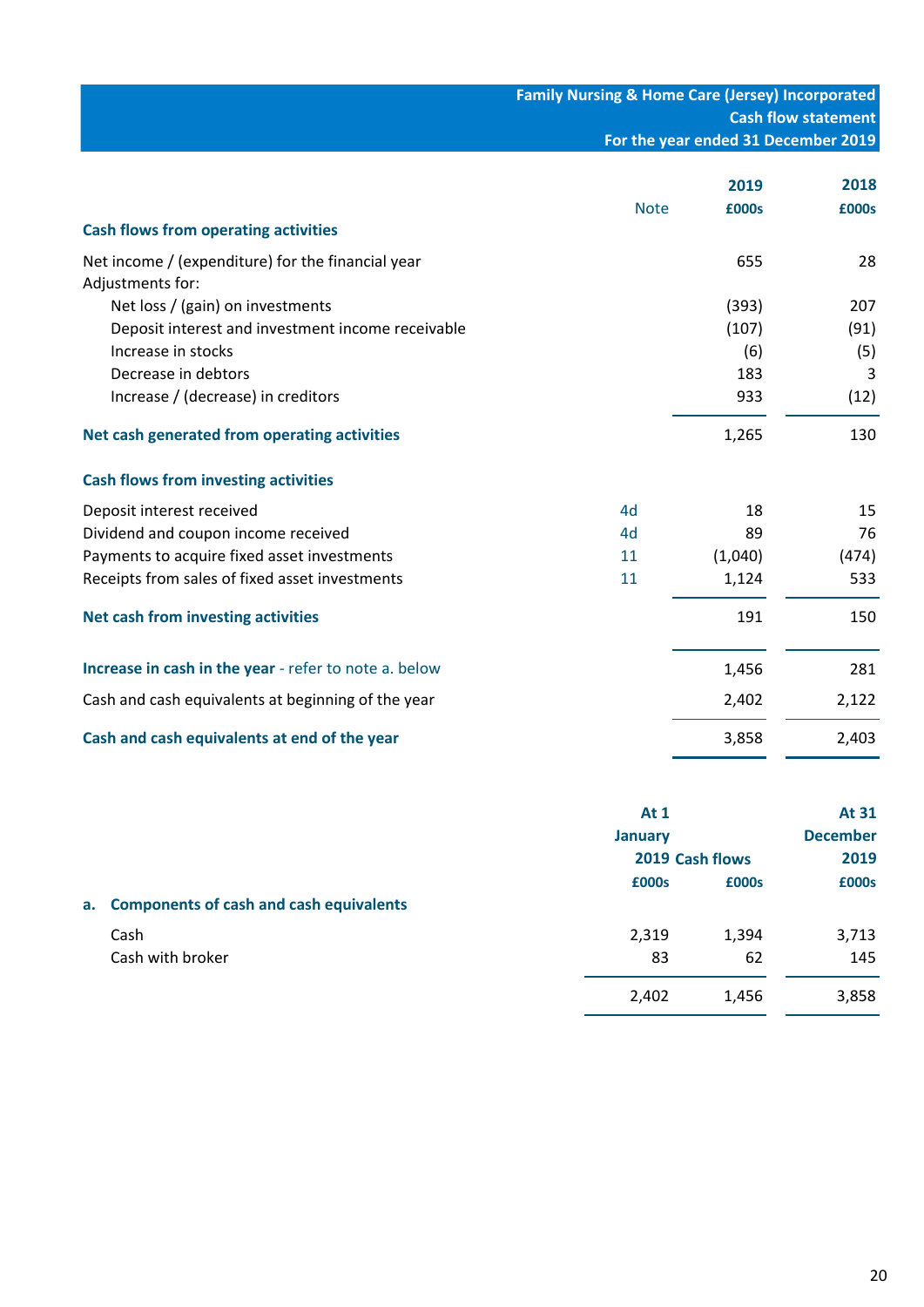#### **1 General Information**

Family Nursing & Home Care (Jersey) Incorporated is an association, formed in Jersey. The association's principal place of business is Le Bas Centre, St Saviour's Road, St Helier, Jersey, JE2 4RP.

The principal activity of the association is providing skilled nursing for the sick in their homes and to give advice and assistance on matters relating to the health and well-being of people of all ages in the Island of Jersey.

### **2 Accounting Policies**

#### **a. Basis of preparation of financial statements**

These financial statements are prepared under the historical cost convention, as modified by the inclusion of investments at market valuation and tangible fixed assets at valuation, and in compliance with the Financial Reporting Standard 102 Statement of Recommended Practice ("the FRS 102 SORP"), and applicable accounting standards in the United Kingdom.

The following principal accounting policies have been applied:

#### **b. Income**

Income, including donations, legacies, investment income and rental income, is recognised in the period in which the Association is entitled to receipt, where the amount can be measured with reasonable certainty and to the extent that it is probable that the economic benefits will flow to the Association. Interest income is recognised in the Statement of Financial Activities using the effective interest method.

Recognition of legacy income is dependent on the type of legacy, with pecuniary legacies recognised when notification is received and residuary legacies when the final accounts under the will are received. Reversionary legacies are not recognised during the lifetime of the original beneficiary under the will. Freehold land and buildings received by way of legacy are generally held for resale with the resultant funds being made available to the Association at the Trustees' discretion or in accordance with any restrictions. Their value is included in the Statement of Financial Activities in compliance with the recognition of income.

The Association receives funds from the Health & Community Services Department of the Government of Jersey which has been disclosed in Note 4b), Income - Charitable Activities, as this amount relates to a contract for services, covering a three year period to 31 December 2019. The current contract has been extended to 31 December 2020 whilst a new contract is negotiated. The funding is reviewed on an annual basis and is recognised in the period in which the services are provided in accordance with the stage of completion of the contract when all the following conditions are satisfied:

- the amount of revenue can be measured reliably;
- it is probable that the Association will receive the consideration due under the contract for services;
- the stage of completion of the contract at the end of the reporting period can be measured reliably; and
- the costs incurred and the costs to complete the contract can be measured reliably.

Donated services and facilities - The Association is supported by the Health & Community Services Department of the Government of Jersey through the provision of administrative services in relation to payroll, accounts payable and information technology support. No monetary value has been recognised in these financial statements in relation to the benefit derived from these donated services. There is no net impact on the Statement of Financial Activities as an equal expended resource amount would be applied in accordance with the SORP.

#### **c. Raising funds**

Costs of raising funds comprise the costs incurred in fundraising and portfolio management costs charged by the Association's investment manager. Fundraising costs include the costs of advertising, producing publications, printing and mailing fundraising material, event organisation, staff costs in these areas, and an appropriate allocation of central overheads.

#### **d. Charitable activities**

Charitable expenditure is reported as a functional analysis of the work undertaken by the Association, being Child & Family Services, District Nursing, Home Care and Out of Hospital Services. Under these headings are the costs of activities performed directly by the Association, together with associated support costs. Also included in charitable expenditure are the Governance costs of the association representing the salaries, direct expenditure, and overhead costs incurred by the executive and central finance departments in the strategic planning processes of the Association and compliance with constitutional and statutory requirements, as well as external audit costs.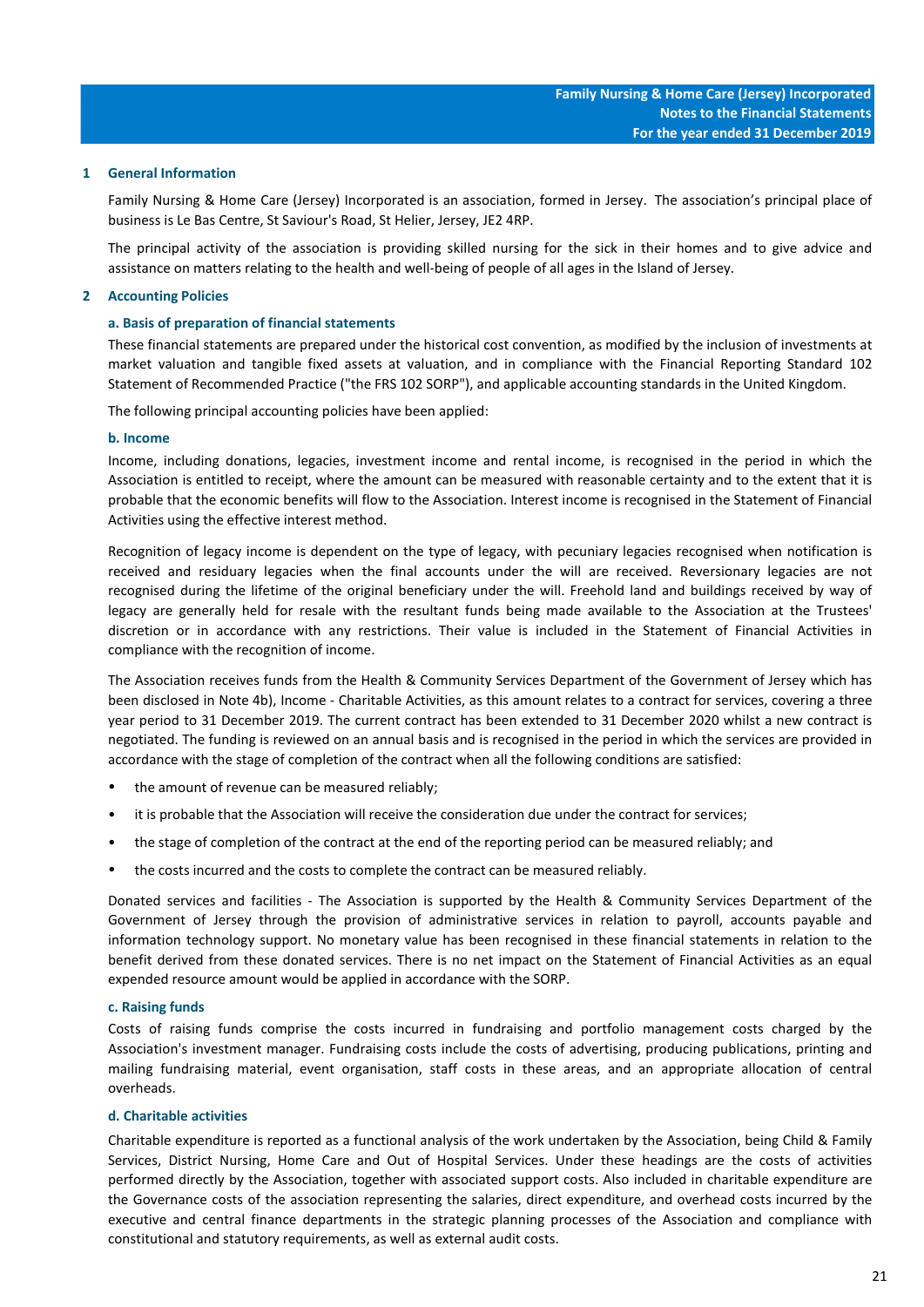#### **e. Allocation and apportionment**

Costs to be recharged to specific activities or departments within the Association are apportioned on the following basis:

- Specific roles within support are allocated to Raising Funds and Charitable Activities expenditure;
- Human resources costs are allocated to all other departments, both charitable and support, based on headcount;
- Remaining support costs and overheads have been allocated on an estimated time spent basis between Raising Funds and Charitable Activities categories.

#### **f. Tangible fixed assets**

Freehold land and buildings are included in the Balance Sheet at market value and revalued at least every five years.

#### **g. Investment fixed assets**

Listed investments are included in the Balance Sheet at market value. The value includes interest accrued on fixed interest stocks. Realised gains or losses on sale of investments and unrealised gains or losses on revaluation of investments are credited or charged to the Statement of Financial Activities and disclosed under net gains / (losses) on investments.

#### **h. Stocks**

All stocks are valued at the lower of the weighted average cost and the net realisable value.

#### **i. Debtors**

Debtors are initially recognised at fair value and thereafter stated at amortised cost using the effective interest method, less impairment losses for bad and doubtful debts except where the effect of discounting would be immaterial. In such cases, the receivables are stated at the cost less impairment losses for bad and doubtful debts.

#### **j. Cash and cash equivalents**

Cash is represented by cash in hand and deposits with financial institutions repayable without penalty on notice of not more than 24 hours. Cash equivalent are highly liquid investments that mature no more than three months from date of acquisition and that are readily convertible to known amounts of cash with insignificant risk of change in value.

#### **k. Creditors**

Short term creditors are measured at their transaction price. Other financial liabilities including bank loans, are measured initially at fair value, net of transaction costs, and are measured subsequently at amortised cost using the effective interest method.

### **l. Depreciation**

It is the policy of the Association to maintain buildings in good repair, the cost of maintenance and improvements being charged through the Statement of Financial Activities. Financial Reporting Standard 102 requires that depreciation be charged on all fixed assets, excluding land. No depreciation has been provided on the value of buildings as any charge to depreciation is considered immaterial. In accordance with the requirements of the Standard the carrying value of each property is reviewed against its market value and where appropriate an impairment made.

Fixed assets other than freehold property are not capitalised but are charged in full through the Statement of Financial Activities in the year of acquisition.

#### **m. Foreign currencies**

Transactions denominated in foreign currencies are translated at the rate of exchange prevailing at the time of the transaction. Foreign currency balances are translated at the rate of exchange prevailing at the Balance Sheet date. Foreign exchange gains and losses are credited or charged to the Statement of Financial Activities and disclosed under Other Recognised Losses.

#### **n. Pension scheme**

The Association is an Admitted Body of the Public Employees Contributory Retirement Scheme ('PECRS') and Public Employees Pension Scheme ("PEPS") which are both administered by the States of Jersey. All permanent employees of the Association were previously eligible to participate in either PECRS, or PEPS if they joined the organisation after 1 January 2016. Changes to the eligibility criteria came in to force at the end of August 2017 and those employees who are no longer eligible to participate in PECRS or PEPS were able to participate in a defined contribution scheme with effect from January 2018.

#### **o. Operating leases**

Rentals payable under operating leases are charged to the Statement of Financial Activities on a straight line basis over the period of the lease.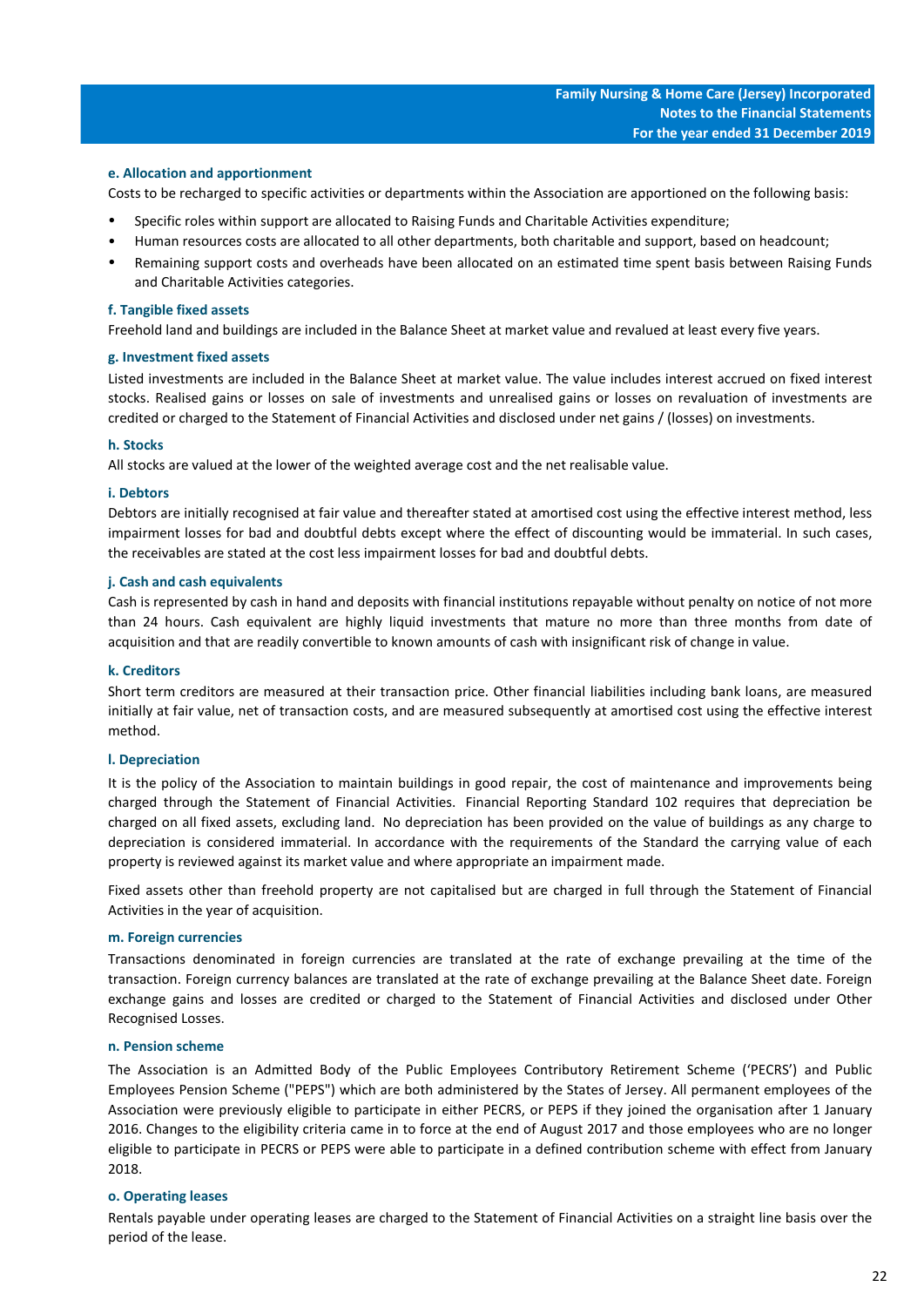#### **3 Judgements in applying accounting policies and key sources of estimation uncertainty**

In the application of the Association's accounting policies, which are described in note 1, the trustees are required to make judgements, estimates and assumptions about the carrying values of assets and liabilities that are not readily apparent from other sources. The estimates and underlying assumptions are based on historical experience and other factors that are considered to be relevant. Actual results may differ from these estimates.

The estimates and underlying assumptions are reviewed on an ongoing basis. Revisions to accounting estimates are recognised in the period in which the estimate is revised if the revision affects only that period, or in the period of the revision and future periods if the revision affects both current and future periods.

#### **4 Income**

# **a) Donations & legacies**

|           | Unrestricted | esienated                | Restric                  |       | Unrestricted |                          |                          |       |
|-----------|--------------|--------------------------|--------------------------|-------|--------------|--------------------------|--------------------------|-------|
|           |              |                          | .Cteg                    | 2019  |              | " <sup>Ignategr</sup>    | stricteg                 | 2018  |
|           | £000s        | £000s                    | £000s                    | £000s | £000s        | £000s                    | £000s                    | £000s |
| Donations | 68           | $\qquad \qquad$          | 44                       | 112   | 86           | $\overline{\phantom{a}}$ | 151                      | 237   |
| Legacies  | 197          | $\overline{a}$           | $\overline{\phantom{a}}$ | 197   | 208          |                          | $\overline{\phantom{a}}$ | 208   |
| Grants    | 29           | $\overline{\phantom{0}}$ | $\overline{\phantom{a}}$ | 29    | 26           |                          | $\overline{\phantom{a}}$ | 26    |
|           | 294          | $\overline{\phantom{a}}$ | 44                       | 338   | 320          | $\overline{\phantom{a}}$ | 151                      | 471   |

# **b) Charitable activities**

|                                             | Unrestricted |                          |                          |       | Unrestricted |                          |                          |       |
|---------------------------------------------|--------------|--------------------------|--------------------------|-------|--------------|--------------------------|--------------------------|-------|
|                                             |              | Designated               | Restricted               | 2019  |              | Designated               | Restricted               | 2018  |
|                                             | £000s        | £000s                    | £000s                    | £000s | £000s        | £000s                    | £000s                    | £000s |
| Health & Community Services Department $^1$ |              |                          |                          |       |              |                          |                          |       |
| <b>District Nursing Services</b>            |              | $\overline{\phantom{a}}$ | 3,543                    | 3,543 |              | $\overline{\phantom{a}}$ | 3,246                    | 3,246 |
| Child & Family Services                     |              | $\overline{\phantom{0}}$ | 2,792                    | 2,792 |              | $\overline{\phantom{a}}$ | 2,405                    | 2,405 |
| Rapid Response & Reablement                 |              | $\overline{\phantom{0}}$ | 1,123                    | 1,123 |              |                          | 1,090                    | 1,090 |
| <b>MECSH</b>                                |              | $\overline{\phantom{0}}$ | 384                      | 384   |              |                          | 340                      | 340   |
| High Cost Packages of Care                  |              | $\overline{\phantom{0}}$ | 293                      | 293   |              | $\overline{\phantom{a}}$ | 272                      | 272   |
|                                             |              |                          | 8,135                    | 8,135 |              |                          | 7,353                    | 7,353 |
| <b>Home Care Fees</b>                       | 496          |                          | $\overline{\phantom{a}}$ | 496   | 429          |                          | $\overline{\phantom{0}}$ | 429   |
| <b>Education First</b>                      | 31           |                          | $\overline{\phantom{a}}$ | 31    |              |                          |                          |       |
| Sale of medical supplies                    | 20           |                          |                          | 20    | 24           |                          |                          | 24    |
| Rental and sundry                           | 5            |                          | 0                        | 5     | 2            |                          |                          | 2     |
|                                             | 552          | $\overline{\phantom{a}}$ | 8,135                    | 8,687 | 455          | $\overline{\phantom{a}}$ | 7,353                    | 7,808 |

 $1$  From 2017 funds received under our Contract for Services have been apportioned to the underlying service areas of District Nursing and Child & Family Services by the Health & Community Services Department and are therefore treated as restricted income. In previous years there was no such apportionment so funds were treated as unrestricted in nature and not apportioned to the underlying services.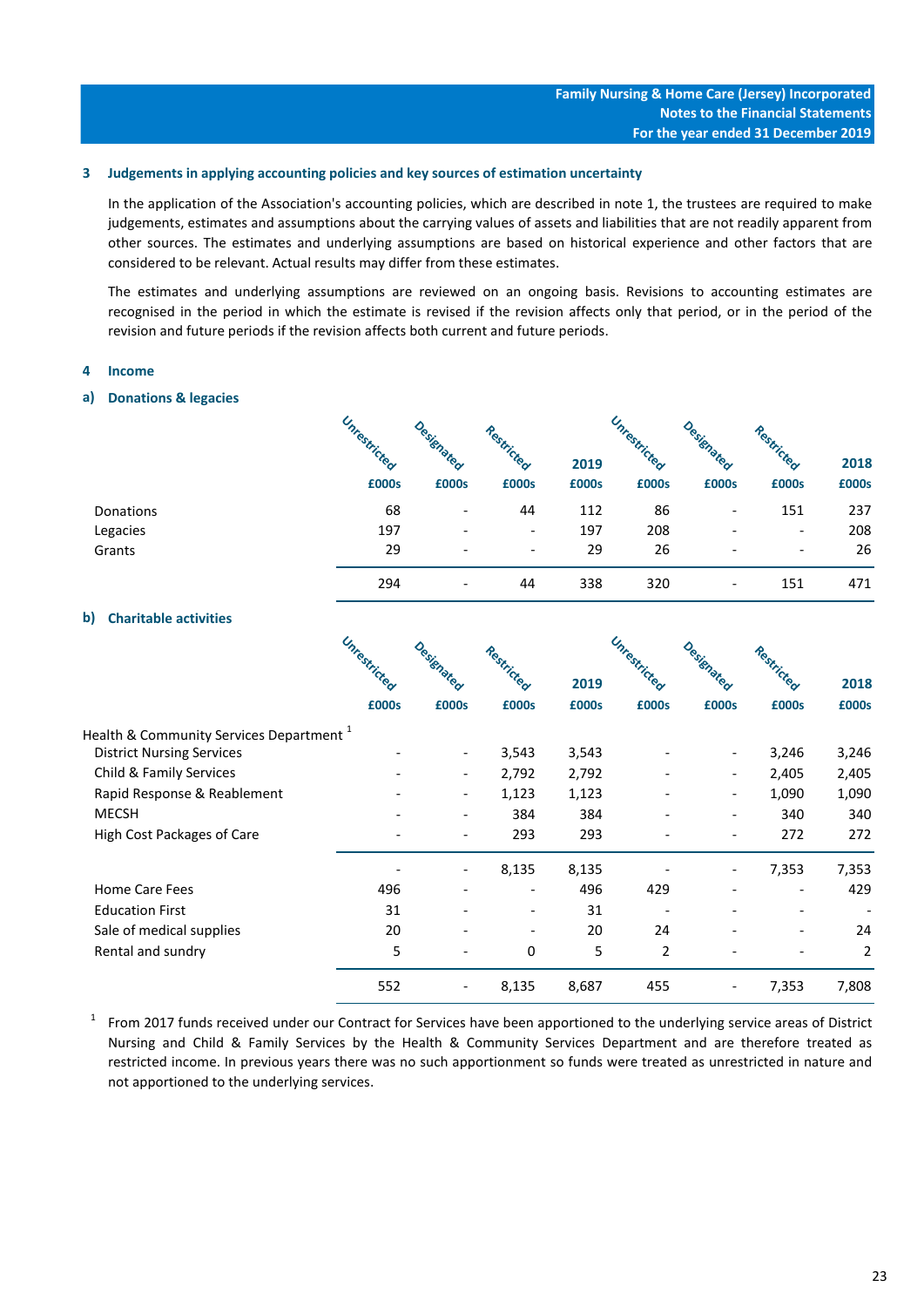#### **c) Other fundraising activities**

|                                             | Unrestricted | Designated | Restricted |                | Unrestricted | Jesienated | Restricted |       |
|---------------------------------------------|--------------|------------|------------|----------------|--------------|------------|------------|-------|
|                                             |              |            |            | 2019           |              |            |            | 2018  |
|                                             | £000s        | £000s      | £000s      | £000s          | £000s        | £000s      | £000s      | £000s |
| Membership income <sup>2</sup>              | 82           |            |            | 82             | 100          |            |            | 100   |
| Fundraising - Golf Day                      | 15           |            |            | 15             | 11           |            |            | 11    |
| Fundraising - Colour Fun Run                |              |            | 54         | 54             |              |            | 40         | 40    |
| Fundraising - Scarecrow Trail               |              |            |            |                |              |            |            |       |
| Fundraising - Small events                  | 2            |            |            | $\overline{2}$ | 3            |            |            | 3     |
| Fundraising - 2019 (2018) Club <sup>3</sup> | 59           |            |            | 59             | 61           |            |            | 61    |
|                                             | 158          |            | 54         | 212            | 175          |            | 40         | 215   |

2 Members of the Association pay an annual membership with amounts being collected throughout the year. Membership income is recognised in the accounting period to which it relates with the amounts relating to future periods being carried forward. See note 14 for amounts released in the current year and deferred to future periods. There are currently 2 lifetime members however the incoming resources in respect of these are not considered material for separate disclosure.

 $3$  The Association runs an annual lottery, the name of which changes to reflect the year and number of tickets available. Monies received in the year in respect of the 2020 Club lottery have been deferred to be recognised in the following year.

#### **d) Investment income**

|                       | Unrestricted<br>£000s | ଙ୍କ<br>$\sim$<br>£000s       | <b>Po</b><br>£000s       | 2019<br>£000s | £000s | £000s | <b>CO</b><br>£000s           | 2018<br>£000s |
|-----------------------|-----------------------|------------------------------|--------------------------|---------------|-------|-------|------------------------------|---------------|
| Bank interest         | 18                    | $\qquad \qquad \blacksquare$ | $\overline{\phantom{a}}$ | 18            | 15    |       | $\qquad \qquad \blacksquare$ | 15            |
| Dividends and coupons | 89                    | $\qquad \qquad \blacksquare$ | $\overline{\phantom{0}}$ | 89            | 76    |       | $\overline{\phantom{a}}$     | 76            |
|                       | 107                   | $\qquad \qquad$              | $\overline{\phantom{0}}$ | 107           | 91    |       | $\qquad \qquad \blacksquare$ | 91            |

# **5 Expenditure**

# **a) Raising funds**

Fundraising - Small events Fundraising - 2019 (2018) Club  $3$ Fundraising - Colour Fun Run Fundraising - Parish Road Show Investment management costs Support costs - see note 5c

Fundraising - Golf Day

| Unrestricted | Designated |            |       | Unrestricted | Designated |            |       |
|--------------|------------|------------|-------|--------------|------------|------------|-------|
|              |            | Restricted | 2019  |              |            | Restricted | 2018  |
| £000s        | £000s      | £000s      | £000s | £000s        | £000s      | £000s      | £000s |
| 7            |            |            | 7     | 5            |            |            | 5     |
| 5            |            |            | 5     | 3            |            |            | 3     |
| 24           |            |            | 24    | 24           |            |            | 24    |
|              |            | 29         | 29    |              |            | 24         | 24    |
| 1            |            |            | 1     |              |            |            |       |
| 16           |            |            | 16    | 15           |            |            | 15    |
| 195          |            | 70         | 265   | 132          |            | 56         | 188   |
| 248          |            | 99         | 347   | 179          |            | 80         | 259   |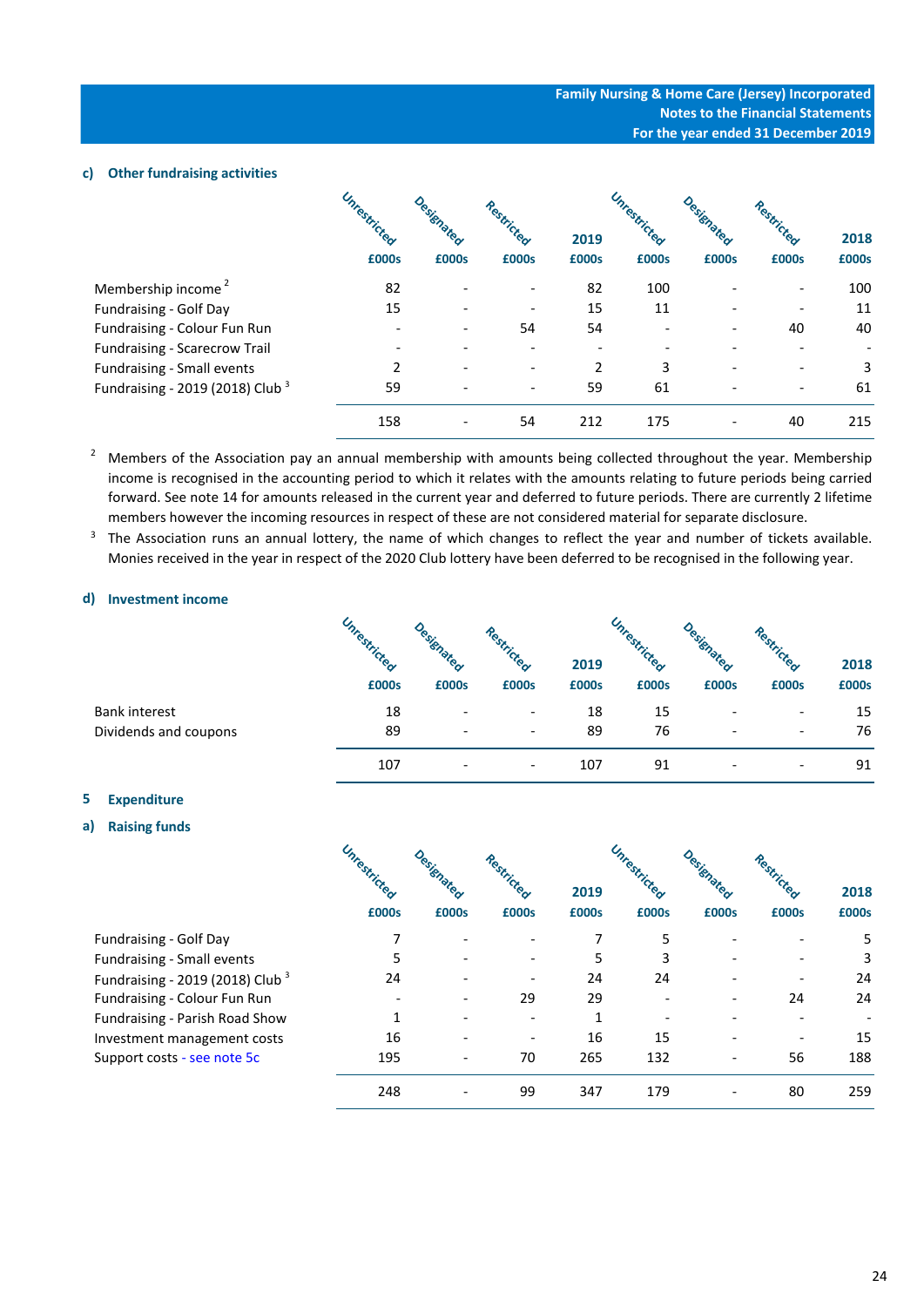#### **b) Charitable activities**

|                                       | Unrestricted | Designated               |            |       | Unrestricted | Designated               |            |       |
|---------------------------------------|--------------|--------------------------|------------|-------|--------------|--------------------------|------------|-------|
|                                       |              |                          | Restricted | 2019  |              |                          | Restricted | 2018  |
|                                       | £000s        | £000s                    | £000s      | £000s | £000s        | £000s                    | £000s      | £000s |
| Child & Family Services               | 43           | $\overline{\phantom{a}}$ | 2,228      | 2,271 | 48           | $\overline{\phantom{a}}$ | 2,010      | 2,058 |
| <b>District Nursing Services</b>      |              | $\overline{\phantom{a}}$ | 2,677      | 2,677 |              | $\overline{\phantom{a}}$ | 2,550      | 2,550 |
| <b>Home Care Services</b>             | 538          |                          |            | 538   | 585          | $\qquad \qquad -$        |            | 585   |
| Rapid Response & Reablement           |              |                          | 998        | 998   |              | $\overline{\phantom{0}}$ | 962        | 962   |
| <b>MECSH</b>                          |              |                          | 384        | 384   |              | $\qquad \qquad -$        | 340        | 340   |
| High Cost Packages of Care            |              |                          | 223        | 223   |              | $\qquad \qquad -$        | 234        | 234   |
| <b>Clinical Governance</b>            | 57           |                          | 673        | 730   | 58           | $\overline{\phantom{a}}$ | 525        | 583   |
| <b>Stores &amp; Medical Supplies</b>  | 20           |                          | 33         | 53    | 16           | $\qquad \qquad -$        | 23         | 39    |
| <b>Education First</b>                | 13           |                          |            | 13    | 3            | $\qquad \qquad -$        |            | 3     |
| <b>Direct Service Provision Costs</b> | 12           |                          | 21         | 33    |              | $\qquad \qquad -$        | 21         | 21    |
| Governance costs                      |              |                          |            |       |              |                          |            |       |
| Audit fees <sup>4</sup>               | 4            |                          | 3          | 7     | 9            | $\qquad \qquad -$        | 3          | 12    |
| Executive management                  | 23           |                          | 102        | 125   | 23           | $\overline{\phantom{a}}$ | 102        | 125   |
| Support costs - see note 5c           | 51           |                          | 632        | 683   | 4            | $\qquad \qquad -$        | 575        | 579   |
|                                       | 761          |                          | 7,974      | 8,735 | 746          | $\overline{\phantom{0}}$ | 7,345      | 8,091 |

<sup>4</sup> Fees paid to the Association's auditors are solely in respect of the annual audit. No fees have been paid to the Association's auditors in respect of tax, assurance or other consultancy or advisory services.

# **c) Allocation of support costs**

|                               | Raisine Funds |            |       | Raisine Funds |                |       |
|-------------------------------|---------------|------------|-------|---------------|----------------|-------|
|                               |               | Charitable | 2019  |               | Charitable     | 2018  |
|                               | £000s         | £000s      | £000s | £000s         | £000s          | £000s |
| Human Resources               | 2             | 160        | 162   | 2             | 159            | 161   |
| Business Support <sup>5</sup> | 207           | 300        | 507   | 138           | 232            | 370   |
| <b>Training &amp; Travel</b>  | 1             | 5          | 6     | 2             | 6              | 8     |
| Vehicles                      |               |            |       |               |                |       |
| Equipment & Maintenance       | 29            | 114        | 143   | 22            | 88             | 110   |
| Printing & Stationery         | 5             | 20         | 25    | 5             | 21             | 26    |
| Communications                | 6             | 24         | 30    | 6             | 22             | 28    |
| <b>Buildings Maintenance</b>  | 1             | 4          | 5     | 1             | $\overline{2}$ | 3     |
| Security & Cleaning           | 5             | 21         | 26    | 4             | 16             | 20    |
| Insurance                     | 9             | 35         | 44    | 8             | 33             | 41    |
|                               | 265           | 683        | 948   | 188           | 579            | 767   |

Directly attributable costs are charged, where possible, to the relevant business area. Other costs, as set out in the table above are allocated as follows:

- Human Resources costs are allocated on a headcount basis;
- All other support costs are allocated on an estimated time spent basis between Raising Funds and Charitable Activities.
- <sup>5</sup> Business support costs include the Executive, Finance, Administrative and Charitable operations after deduction of an appropriate charge for Governance Costs has been made.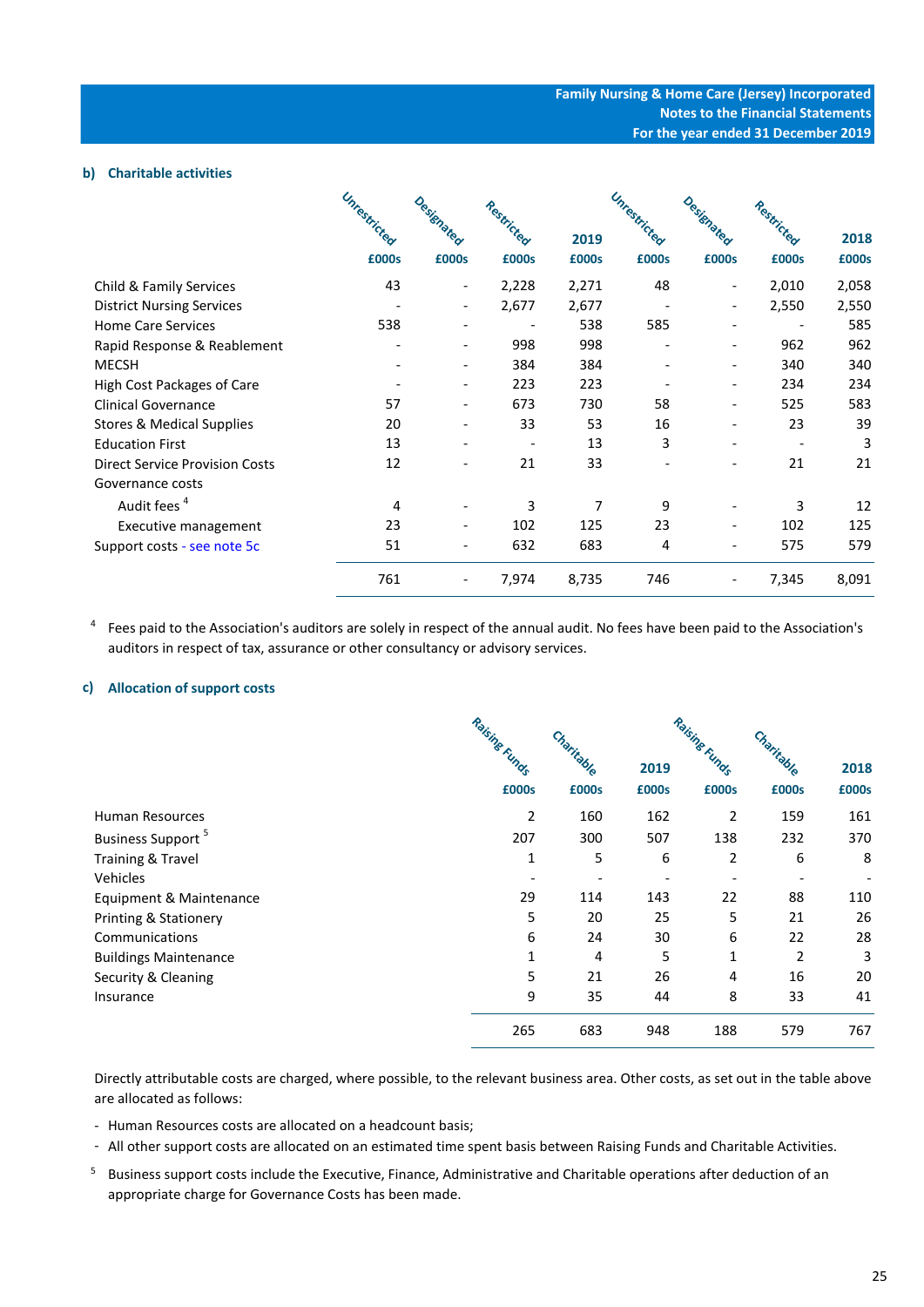**6 Net (losses) / gains on investments**

|                                | Unrestricted | <b>Signa</b> | estricteg                |       | Unrestricted | <b>Signals</b>           | Restricted                   |       |
|--------------------------------|--------------|--------------|--------------------------|-------|--------------|--------------------------|------------------------------|-------|
|                                |              |              |                          | 2019  |              |                          |                              | 2018  |
|                                | £000s        | £000s        | £000s                    | £000s | £000s        | £000s                    | £000s                        | £000s |
| Profit on disposal             | 87           |              | $\overline{\phantom{a}}$ | 87    | 42           | $\qquad \qquad$          | -                            | 42    |
| Less: Opening unrealised gains | (412)        |              | $\overline{\phantom{a}}$ | (412) | (661)        |                          | $\overline{\phantom{a}}$     | (661) |
| Closing unrealised gains       | 718          |              | $\overline{\phantom{a}}$ | 718   | 412          | $\overline{\phantom{a}}$ | $\overline{\phantom{a}}$     | 412   |
|                                | 393          |              | $\overline{\phantom{a}}$ | 393   | (207)        |                          | $\qquad \qquad \blacksquare$ | (207) |

# **7 Trustees' remuneration, benefits and expenses**

None of the trustees have been paid any remuneration for their role as Trustee or received any other benefits from employment with the Association nor have they been reimbursed for any expenses relating to their position (2018: £nil).

# **8 Employees**

The number of full time, part time and zero hour employees and full time equivalent (FTE) as at 31 December was:

|                                          | 2019             | 2019       | 2018             | 2018       |
|------------------------------------------|------------------|------------|------------------|------------|
|                                          | <b>Employees</b> | <b>FTE</b> | <b>Employees</b> | <b>FTE</b> |
| Child & Family Services                  | 54               | 41.00      | 63               | 38.39      |
| <b>High Cost Packages</b>                | 4                | 3.30       | 10               | 1.66       |
| Total Child & Family Services            | 58               | 44.30      | 73               | 40.05      |
| <b>District Nursing Services</b>         | 51               | 41.00      | 53               | 38.67      |
| Rapid Response & Reablement              | 15               | 14.50      | 19               | 16.45      |
| <b>Home Care Services</b>                | 15               | 11.80      | 38               | 16.88      |
| Clinical effectiveness & risk management | 13               | 11.20      | 15               | 12.75      |
|                                          | 152              | 122.80     | 198              | 124.80     |
| Support                                  | 14               | 12.70      | 12               | 10.26      |
| Fundraising                              | 2                | 2.00       | $\overline{2}$   | 1.41       |
| Total                                    | 168              | 137.50     | 212              | 136.47     |
|                                          |                  |            |                  |            |

The above employee numbers include 10 zero hour contracts which are in respect of bank nursing staff (2018: 54). Where an employee undertakes two or more employment contracts they are included here as one employee for each contract held.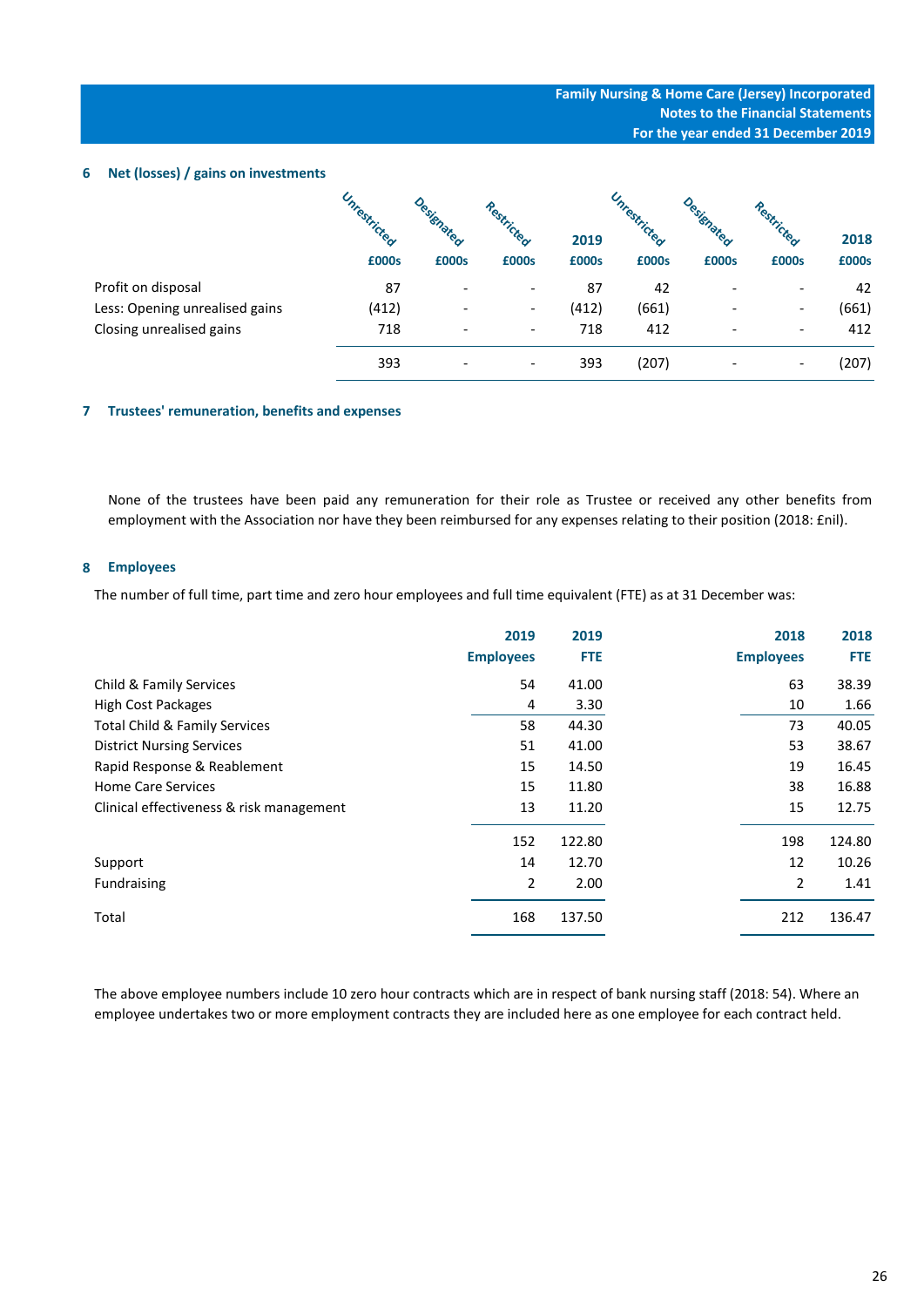#### **9 Staff costs and employee benefits**

The table below shows the number of higher paid staff with emoluments over £60,000 in bandings of £10,000 thereafter. Emoluments include gross salary, overtime, unsocial hours, on call payments and taxable benefits in kind. Overtime, unsocial hours and on call payments are typically only paid to staff working in clinical facing roles. Prior year comparatives have been restated as previously only gross salary had been included in the amounts paid.

|                      | 2019 | 2018                     |
|----------------------|------|--------------------------|
| £60,000 to £69,999   |      | 4                        |
| £70,000 to £79,999   | 6    | $\overline{4}$           |
| £80,000 to £89,999   | 1    | 2                        |
| £90,000 to £99,999   | ٠    | $\overline{\phantom{a}}$ |
| £100,000 to £109,999 | ٠    | $\overline{\phantom{a}}$ |
| £110,000 to £119,999 | 1    | $\overline{\phantom{a}}$ |
|                      |      |                          |

The Association is an Admitted Body of the Public Employees Contributory Retirement Scheme ('PECRS') and Public Employees Pension Scheme ("PEPS") which are both administered by the States of Jersey. All permanent employees of the Association were previously eligible to participate in either PECRS, or PEPS if they joined the organisation after 1 January 2016. Changes to the eligibility criteria came in to force at the end of August 2017 and those employees who were no longer eligible to participate in PECRS or PEPS were able to participate in a defined contribution scheme which came into effect from January 2018.

During the year the following staff costs and employee benefits were incurred by the Association:

|                                                                      | 2019  | 2018  |
|----------------------------------------------------------------------|-------|-------|
|                                                                      | £000s | £000s |
|                                                                      |       |       |
| Wages and salaries (including bank contracts)                        | 6,498 | 6,090 |
| Social security                                                      | 396   | 378   |
| Pension contributions                                                | 735   | 679   |
| Allowances (including on call, mileage / car and laundry allowances) | 294   | 292   |
|                                                                      | 7,923 | 7,439 |

During the year the Association incurred the following staff costs in relation to the Senior Management Team:

|                                                                      | 2019<br>£000s | 2018<br>£000s |
|----------------------------------------------------------------------|---------------|---------------|
| Wages and salaries                                                   | 256           | 309           |
| Social security                                                      | 12            | 15            |
| Pension contributions                                                | 21            | 24            |
| Allowances (including on call, mileage / car and laundry allowances) | 8             | 11            |
|                                                                      | 297           | 359           |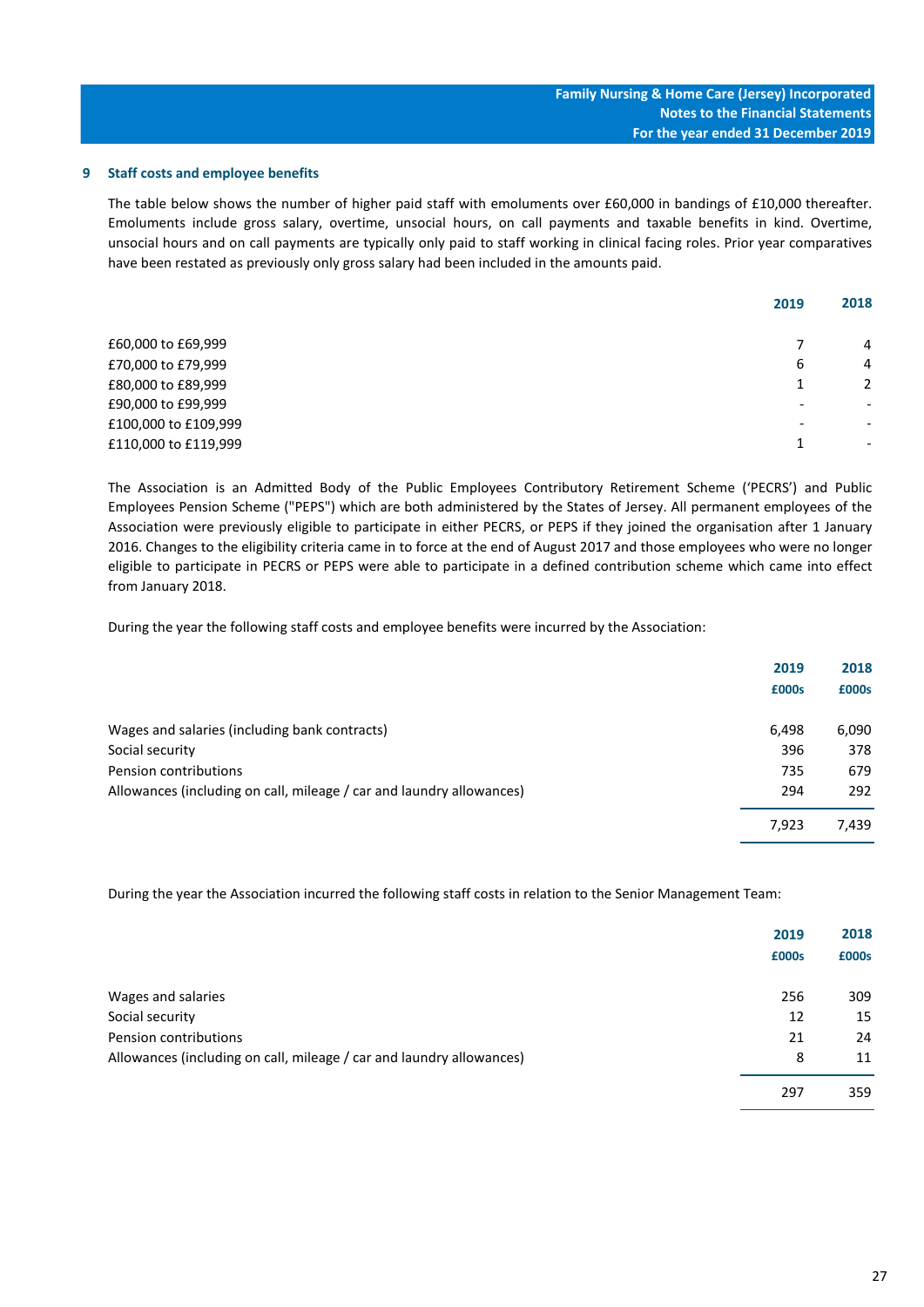| <b>Family Nursing &amp; Home Care (Jersey) Incorporated</b> |
|-------------------------------------------------------------|
| <b>Notes to the Financial Statements</b>                    |
| For the year ended 31 December 2019                         |

# **10 Tangible assets**

|                                          | 2019  | 2018  |
|------------------------------------------|-------|-------|
|                                          | £000s | £000s |
| Freehold land and buildings at valuation | 800   | 800   |

The property known as Gloucester Lodge was valued on 30 March 2017 by Gaudin & Company Limited with an open market value of £800,000.The property is currently leased to the Health & Community Services Department ("HCS") for a nominal rent of £1 per annum on a 20 year lease which terminated in September 2013 and has been extended informally. HCS informed the Association that they would likely be vacating the premises before the end of 2018 however they have remained there during 2019. The use of this asset will be reviewed by the Committee during 2020 whereupon a decision will be made as to its future purpose. Whilst it is not intended that the property be sold within the next 12 months, its sale is one of the options under consideration. The Committee consider the valuation to still be a fair representation of the property's value as at 31 December 2019.

#### **11 Investments**

|                                                                       | 2019<br>£000s           | 2018<br>£000s      |
|-----------------------------------------------------------------------|-------------------------|--------------------|
| Market value as at 1 January<br>Less unrealised gains as at 1 January | 3,559<br>(412)          | 3,825<br>(661)     |
| Book cost as at 1 January                                             | 3,147                   | 3,164              |
| Additions at cost<br>Disposal proceeds<br>Profit on disposal          | 1,040<br>(1, 124)<br>87 | 474<br>(533)<br>42 |
| Book cost as at 31 December                                           | 3,150                   | 3,147              |
| Add unrealised gains as at 31 December                                | 718                     | 412                |
| Market value as at 31 December                                        | 3,868                   | 3,559              |

The Association's investment portfolio is managed by Quilter Cheviot on a discretionary basis. Quilter Cheviot follow a set of investment objectives and restrictions as agreed by the Finance Sub Committee.

Investments held as at 31 December 2019 and 31 December 2018 are all unrestricted funds. Income amounts generated by the portfolio are also unrestricted.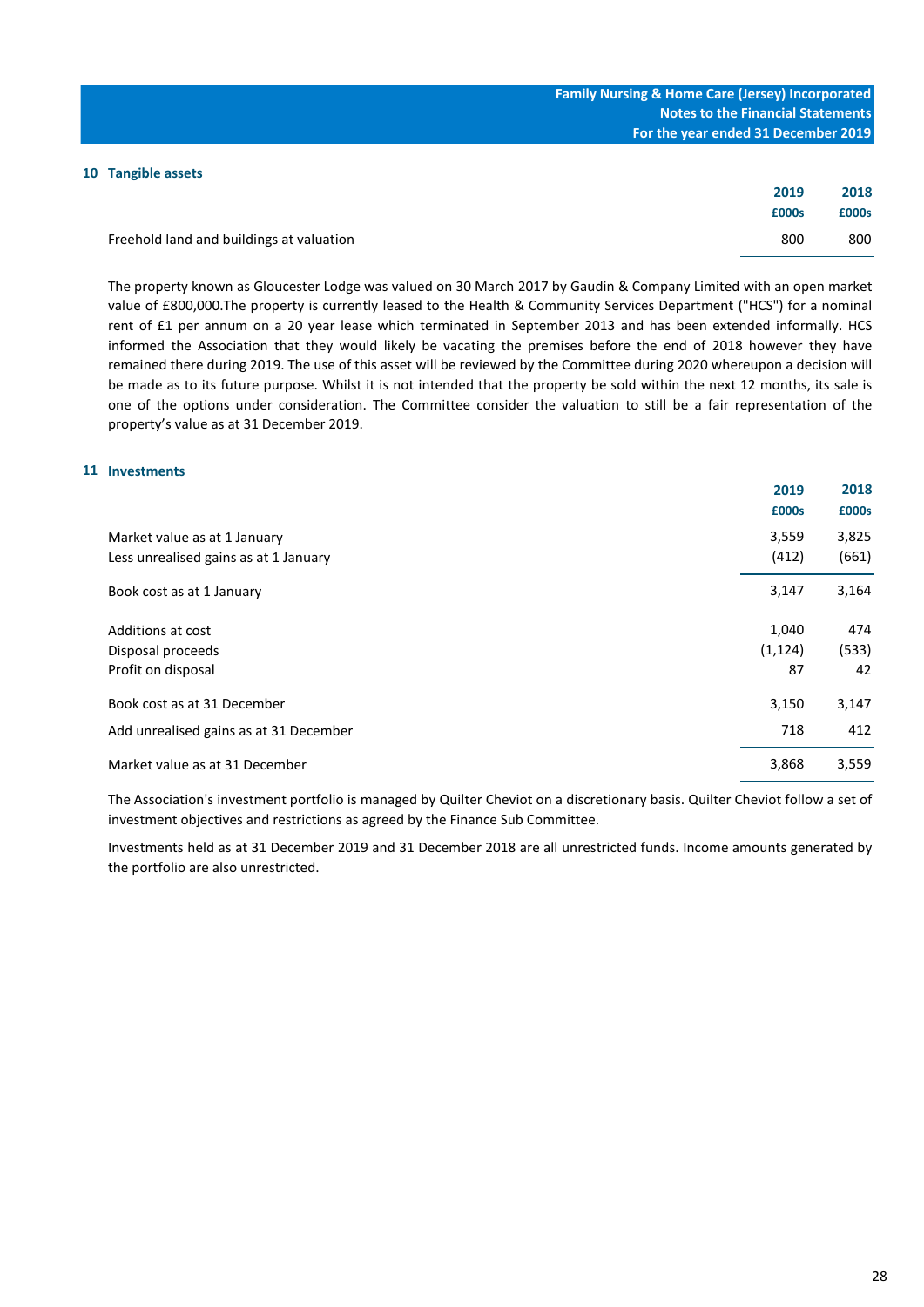#### **12 Debtors**

|                               | 2019                     | 2018  |
|-------------------------------|--------------------------|-------|
|                               | £000s                    | £000s |
| Trade debtors                 | 52                       | 64    |
| States of Jersey <sup>6</sup> | 292                      | 299   |
| Other debtors                 | 15                       | 7     |
| Amounts due from legacies     | $\overline{\phantom{a}}$ | 153   |
| <b>GST</b>                    | 10                       | 9     |
| Prepayments                   | 43                       | 63    |
|                               | 412                      | 595   |

<sup>6</sup> Represents amounts due from the States of Jersey in respect of the following: High Cost Packages of Care £292k (2018: £272k) and Public Health funded School Nurse post £nil (2018: £26k).

# **13 Cash and cash equivalents at bank and in hand**

|                                                   | 2019<br>£000s | 2018<br>£000s |
|---------------------------------------------------|---------------|---------------|
| Cash at bank                                      | 3,713         | 2,319         |
| Cash with broker                                  | 145           | 83            |
|                                                   | 3,858         | 2,402         |
| 14 Creditors: Amounts falling due within one year |               |               |
|                                                   | 2019          | 2018          |
|                                                   | £000s         | £000s         |
| Membership received in advance <sup>7</sup>       | 43            | 46            |
| Creditors and accruals                            | 470           | 282           |
| States of Jersey - Comite account <sup>8</sup>    | 1,480         | 732           |
|                                                   | 1,993         | 1,060         |
|                                                   |               |               |

7 Members of the Association pay an annual membership with amounts being collected throughout the year. Membership income is recognised in the accounting period to which it relates with the amounts relating to future periods being carried forward. The balance of £42,663 (2018: £45,563) relates to membership income that is deferred to financial year ending 31 December 2019. The prior year balance of £45,563 was released as income during 2019.

<sup>8</sup> The States of Jersey process monthly payroll and accounts payable items which are then reimbursed by the Association.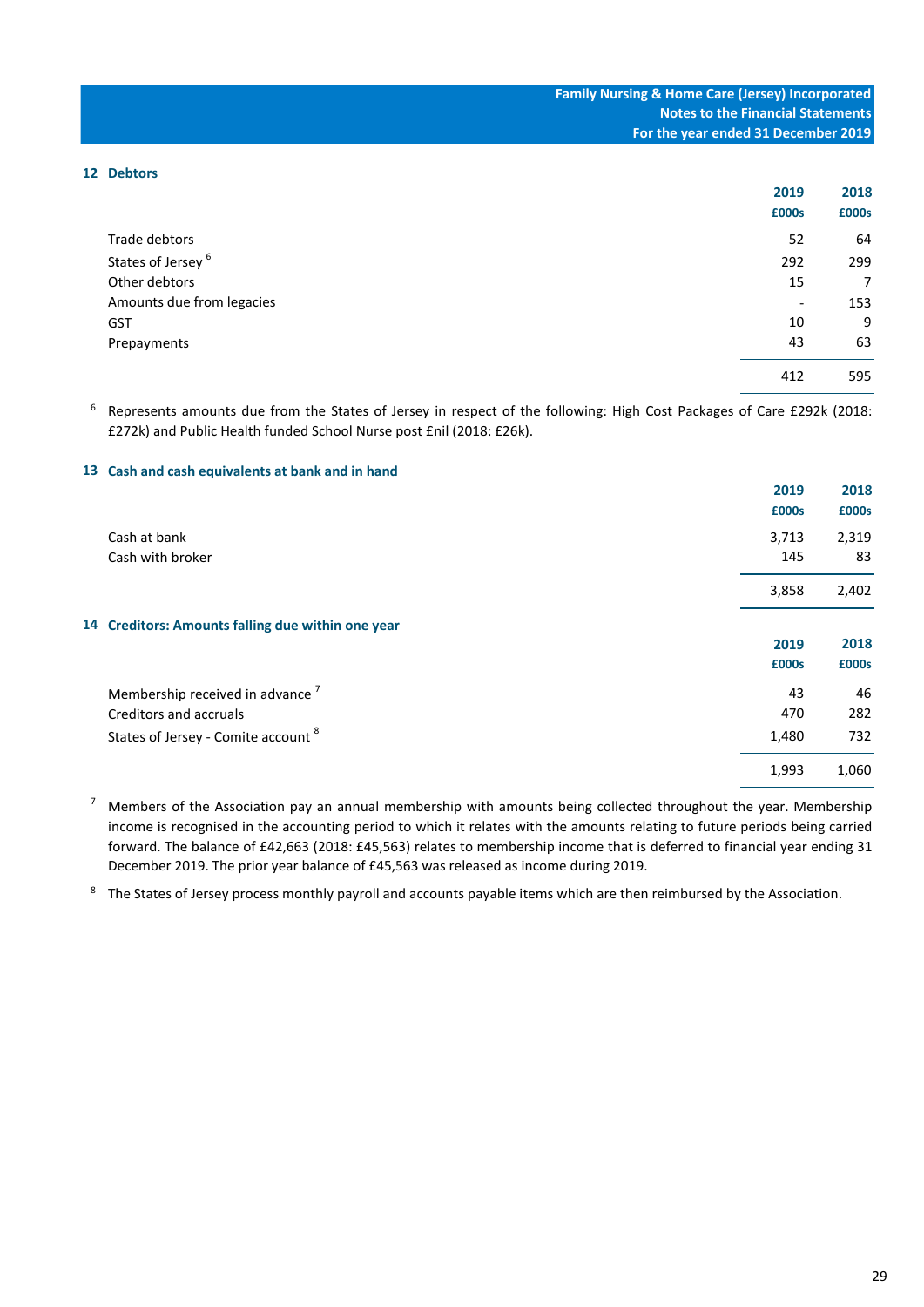# **15 Reserves**

| Fund balances as at 31 December 2019<br>represented by: | Unrestricted<br>£000s | Designated<br>£000s      | Restricted<br>£000s      | <b>Total</b><br>£000s |
|---------------------------------------------------------|-----------------------|--------------------------|--------------------------|-----------------------|
| <b>Fixed Assets</b>                                     |                       |                          |                          |                       |
| Tangible                                                | 800                   |                          |                          | 800                   |
| Investments                                             | 3,868                 | $\overline{\phantom{0}}$ | $\overline{\phantom{a}}$ | 3,868                 |
| <b>Current Assets</b>                                   | 1,304                 | 2,158                    | 831                      | 4,293                 |
| <b>Current liabilities</b>                              | (1,993)               |                          | $-$                      | (1,993)               |
|                                                         | 3,979                 | 2,158                    | 831                      | 6,968                 |

#### **Designated funds**

Designated funds are determined by the Committee when there is a need to allocate certain funds for known future commitments.

The movement in designated funds is analysed as follows:

| Fund (with expected completion date where known) | $Q_{\chi_{\mathscr{L}}}$ |       |                          | $\mathcal{R}_{\mathcal{O}}$ |
|--------------------------------------------------|--------------------------|-------|--------------------------|-----------------------------|
|                                                  | £000s                    | £000s | £000s                    | £000s                       |
| Property fund                                    | 2,122                    |       | ۰                        | 2,122                       |
| Clinic development                               | 36                       |       | $\overline{\phantom{0}}$ | 36                          |
|                                                  | 2,158                    |       | $\overline{\phantom{0}}$ | 2,158                       |

The Association does not yet have sufficient clarity over its future premises requirements to utilise the property fund. It is expected that a decision on its use will be made during 2020 or 2021.

The fund for clinic development was initially set up to cover the costs of developing the Florence Bechelet Clinic in St Peter. This project completed in May 2017 and the remaining designated funds will be used for upgrading facilities in our other clinic settings.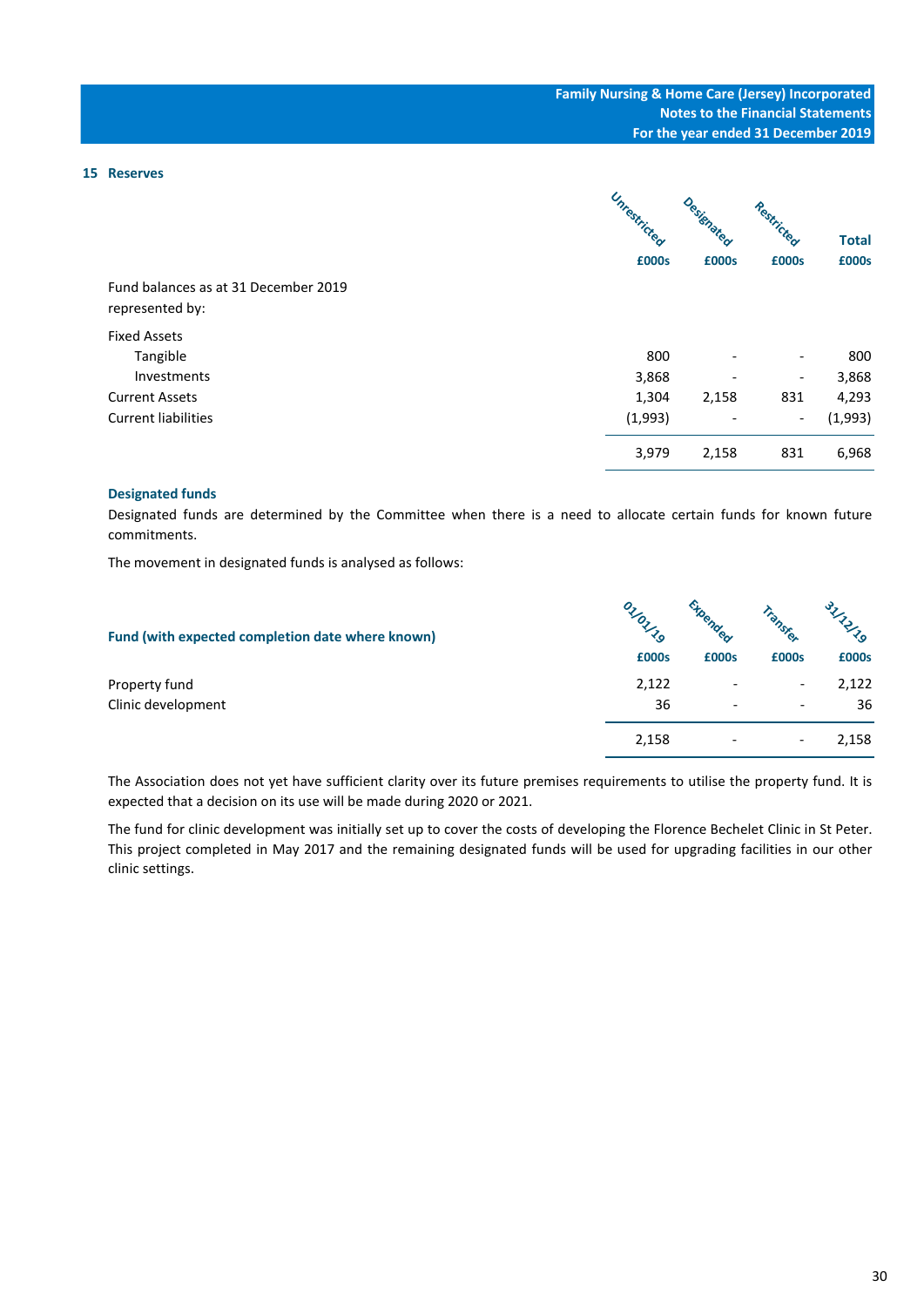# **Restricted funds**

Restricted funds are classified as such by virtue of any restrictions that may have been placed on the incoming resource or asset. Funds with a balance, income and expenditure of £10k or less are consolidated and categorised as Other.

The movement in restricted funds is analysed as follows:

|                                                                    | ON TON 19 | Income | Expenditure | SITILLS |
|--------------------------------------------------------------------|-----------|--------|-------------|---------|
|                                                                    | £000s     | £000s  | £000s       | £000s   |
| District Nursing Services <sup>9</sup>                             | 297       | 3,543  | (3, 463)    | 377     |
| Rapid Response & Reablement <sup>9</sup>                           | 26        | 1,123  | (1, 169)    | (20)    |
| Child & Family Services <sup>9</sup>                               | 102       | 3,177  | (3,084)     | 195     |
| <b>High Cost Packages of Care</b>                                  |           | 292    | (268)       | 24      |
| End of Life Project <sup>10</sup>                                  | 38        | (18)   | (0)         | 20      |
| Pathways Children's Centre                                         |           | 19     | (19)        |         |
| Greville Bathe Fund - District Nurse Degree Training <sup>11</sup> | 23        |        |             | 23      |
| Greville Bathe Fund - Clinic Furniture and Equipment <sup>12</sup> | 1         |        |             | 1       |
| Paediatric Palliative Care Worker <sup>13</sup>                    | 57        | 74     | (56)        | 75      |
| District Nurse Equipment                                           | 13        |        | (10)        | 3       |
| Home Care Hardship Fund 14                                         | 60        | 10     |             | 70      |
| Other                                                              | 54        | 13     | (4)         | 63      |
|                                                                    | 671       | 8,233  | (8,073)     | 831     |

<sup>9</sup> Services provided for the States of Jersey Health & Community Services Department under a contract of for services running for the three period 2017 to 2019.

 $10$  A portion of funds received in a previous period for the End of Life project were returned to the donor as the project became partially funded elsewhere.

- $11$  Funding received for specific training that is currently under review in Jersey and awaiting re-accreditation from the Nursing and Midwifery Council.
- $12$  Funds received for furniture and fittings in the Florence Bechelet Clinic in St Peter that have yet to be fully expended.
- <sup>13</sup> Funds raised and expended in relation to the Paediatric Palliative Care Worker which is a charitable post in support of the Children's Community Nursing Team. Funding currently comes from the Colour Festival and support from the Bosdet Foundation.
- <sup>14</sup> Funds received specifically for a hardship fund for our Home Care Services.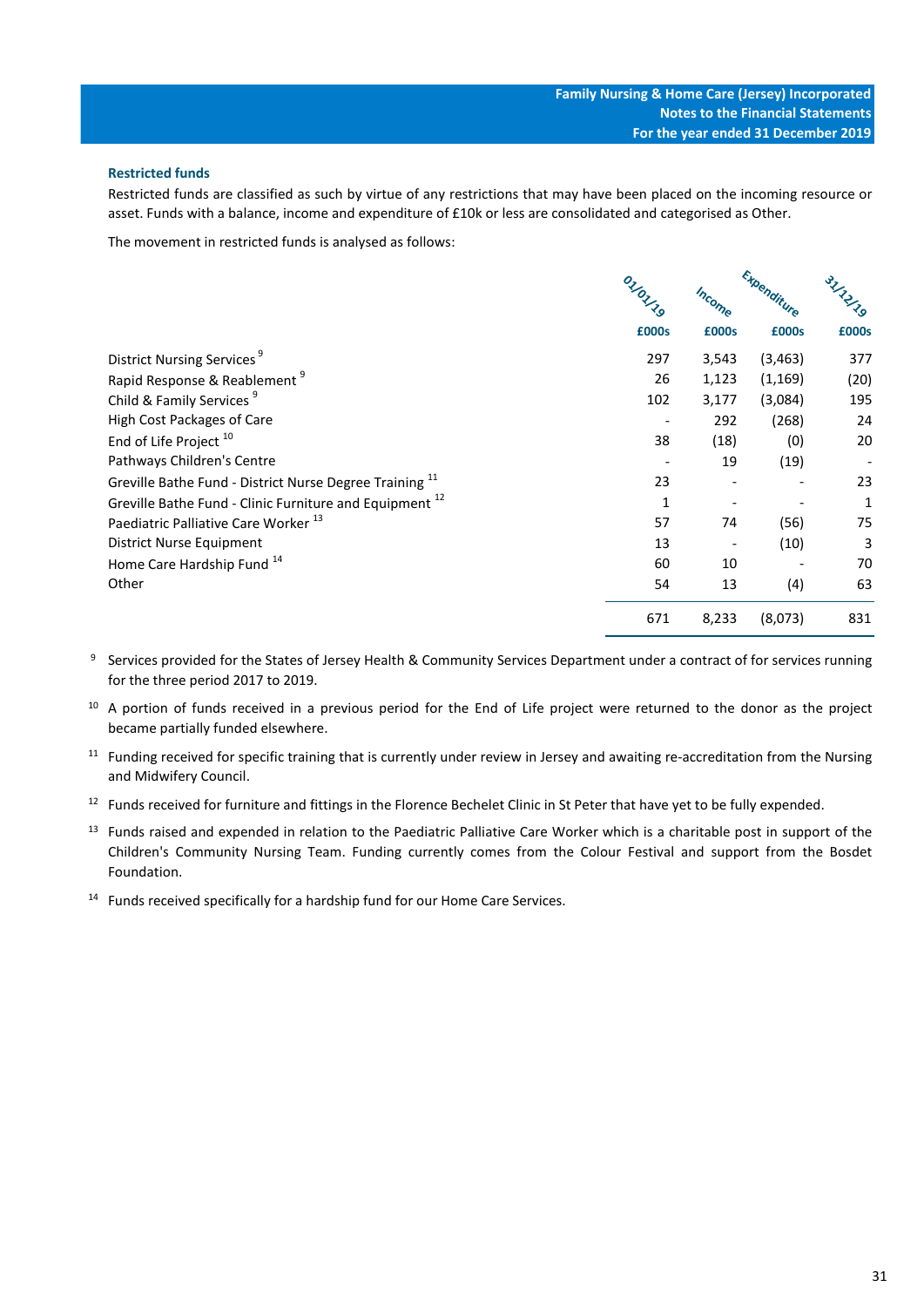#### **16 Pension**

#### **a) Costs**

The Association is an Admitted Body of the Public Employees Contributory Retirement Scheme ('PECRS') and Public Employees Pension Scheme ("PEPS") which are both administered by the States of Jersey. All permanent employees of the Association were previously eligible to participate in either PECRS, or PEPS if they joined the organisation after 1 January 2016. Changes to the eligibility criteria came in to force at the end of August 2017 and those employees who are no longer eligible to participate in PECRS or PEPS are able to participate in a defined contribution scheme ("DCS") which came into effect from January 2018. Whilst PECRS and PEPS are final salary schemes, they are not conventional defined benefit schemes because the employer is not responsible for meeting any ongoing deficit. The assets are held separately from those of the Association. Contribution rates are determined by an independent qualified actuary so as to spread the costs of providing benefits over the members' expected service lives.

Salaries and emoluments include pension contributions for staff to the PECRS and PEPS schemes amounting to £699,352 (2018: £630,365). Contributions to the DCS amount to £36,066 (2018: £49,031). The Association has adopted Financial Reporting Standard 102 ("FRS 102"). As the Association is unable to readily identify its share of the underlying assets and liabilities of PECRS or PEPS under FRS 102, contributions to the scheme have been accounted for as if they are contributions to a defined contribution scheme.

The contribution rate paid by the Association during the year for PECRS was 14.4% (2018: 13.6%) of salary, for PEPS was 16% and for the DCS ranged from 3% to 5%.

#### **b) Valuation**

Actuarial valuations are performed on at least a triennial basis with the most recent published valuation being as at 31 December 2018. The main purposes of the valuation are to review the operation of the scheme, to report on its financial condition, and to confirm the adequacy of the contributions to support the scheme benefits.

The latest valuation dated 31 December 2018 showed that PECRS had a deficit of £1.1 million and PEPS had a surplus of £3.26 million. This compared with Scheme investments of £2.04 billion for PECRS and £19.2 million for PEPS.

The Actuary had advised that the Association had a liability to meet its share of the pre-1987 debt, as did all participating employers. This arose from the restructuring of the PECRS arrangements with effect from 1 January 1988.

#### **c) Transition of PECRS to PEPS**

Employees who are members of PECRS transferred in to PEPS from 1 January 2019. They continued to accumulate benefits under PECRS until 31 December 2018. The Associations' contribution rates for these employees will increase to 14.4% in 2019, 15.2% in 2020 and finally to 16% in 2021.

#### **d) Pre-1987 Liability**

The PECRS Committee of Management formally determined the pre-1987 liability in September 2005 and the Association was advised of the repayment schedule to meet that liability in January 2007. In total, the actuary had advised that the Association had a liability of £5,098,137.

On 13 May 2008 the States of Jersey adopted a proposition of the Minister for Treasury and Resources concerning the debt of the Family Nursing and Home Care Service and agreed to take responsibility for the pre-1987 PECRS past service debt from 1 January 2008. Accordingly, the States agreed to make payments to PECRS of £7,463 monthly until 31 December 2083, to assume the same obligations in relation to the debt previously attributable to Family Nursing & Home Care as for its own share of the debt, and to reduce the grant payment to Family Nursing and Home Care (specifically relating to the annual repayments) by £89,556 per annum (subject to indexation).

#### **e) New Defined Contribution Scheme**

The Association is an Admitted Body of the Public Employees Contributory Retirement Scheme ('PECRS') and Public Employees Pension Scheme ("PEPS") which are both administered by the States of Jersey. All permanent employees of the Association were previously eligible to participate in either PECRS, or PEPS if they joined the organisation after 1 January 2016. Changes to the eligibility criteria came in to force at the end of August 2017 and those employees who are no longer eligible to participate in PECRS or PEPS were able to participate in a defined contribution scheme.

The Association set up the new defined contribution scheme, which commenced from 1 January 2018. All administrative posts and Home Care employees are able to participate in this scheme on an optional basis. Under the new scheme employer contribution rates are either 3% or 5% of salary, with employees making matched contributions.